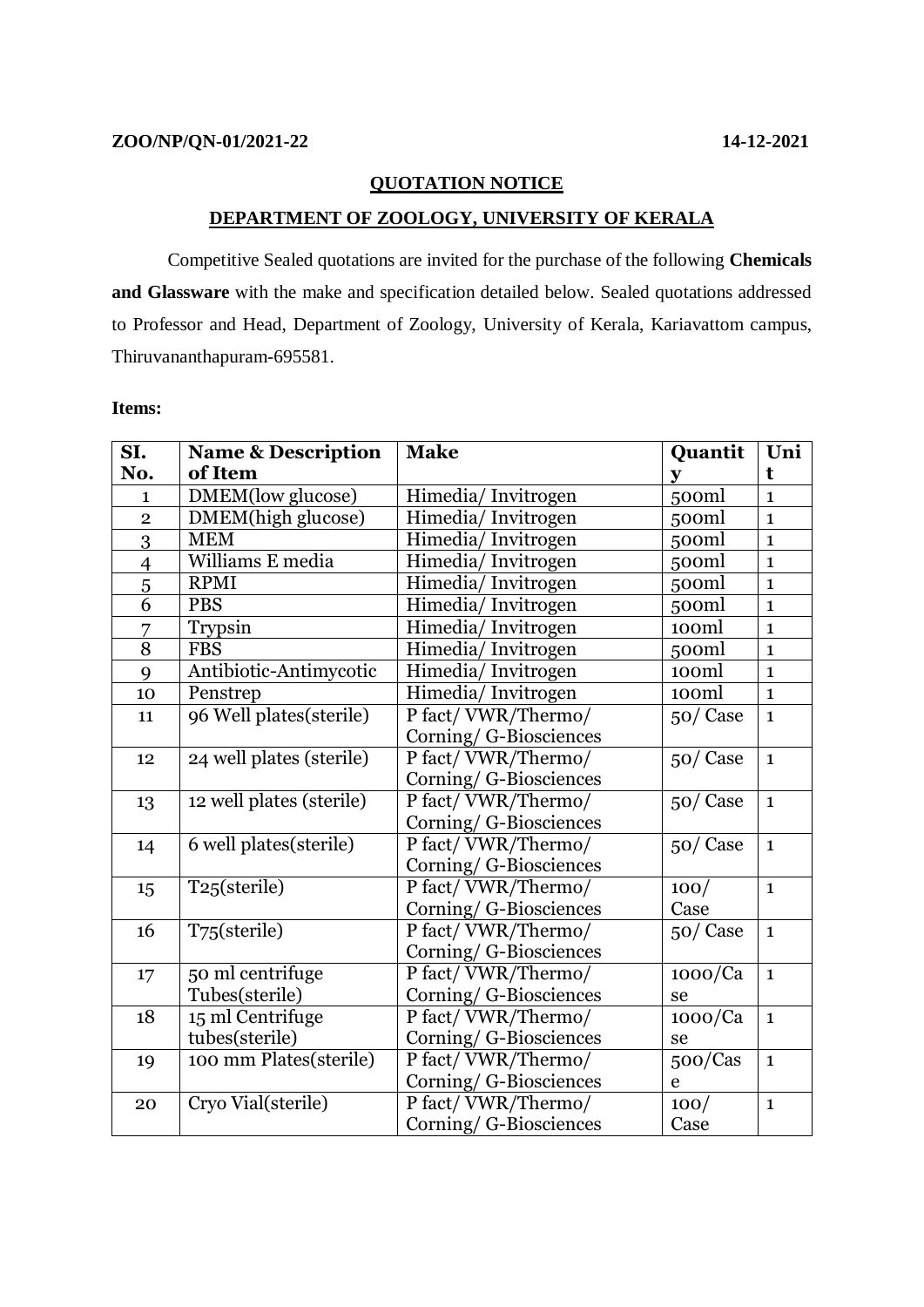| 21 | Syringe Filter(sterile) | RANKEM/Millipore/           | 50/Pack          | $\mathbf{1}$ |
|----|-------------------------|-----------------------------|------------------|--------------|
|    |                         | Thermo/ AXIVA/ G-           |                  |              |
|    |                         | <b>Biosciences</b>          |                  |              |
| 22 | <b>IPA</b>              | Avantor/SRL/Avra/RANKE      | 500 <sub>m</sub> | $\mathbf{1}$ |
|    |                         | M/BR Biochem/G-             |                  |              |
|    |                         | Biosciences/Nice chemicals/ |                  |              |
|    |                         | Sigma/Merck/real gene       |                  |              |
| 23 | Ethanol                 | Avantor/SRL/Avra/RANKE      | 500ml            | $\mathbf{1}$ |
|    |                         | M/BR Biochem/G-             |                  |              |
|    |                         | Biosciences/Nice chemicals/ |                  |              |
|    |                         | Sigma/ Merck/ real gene     |                  |              |
| 24 | Methanol                | Avantor/SRL/Avra/RANKE      | 2L               | $\mathbf{1}$ |
|    |                         | M/BR Biochem/G-             |                  |              |
|    |                         | Biosciences/Nice chemicals/ |                  |              |
|    |                         | Sigma/Merck/real gene       |                  |              |
| 25 | <b>DMSO</b>             | Avantor/SRL/Avra/RANKE      | 500ml            | $\mathbf{1}$ |
|    |                         | M/BR Biochem/G-             |                  |              |
|    |                         | Biosciences/Nice chemicals/ |                  |              |
|    |                         | Sigma/Merck/real gene/TCI   |                  |              |
|    |                         | chemicals/Thermo            |                  |              |
| 26 | <b>MTT</b>              | Avantor/SRL/Avra/RANKE      | 1 Gm             | $\mathbf{1}$ |
|    |                         | M/BR Biochem/G-             |                  |              |
|    |                         | Biosciences/Nice chemicals/ |                  |              |
|    |                         | Sigma/Merck/real gene/TCI   |                  |              |
|    |                         | chemicals                   |                  |              |
| 27 | <b>DAPI</b>             | Avantor/SRL/Avra/RANKE      | 1 <sub>mg</sub>  | $\mathbf{1}$ |
|    |                         | M/BR Biochem/G-             |                  |              |
|    |                         | Biosciences/Nice chemicals/ |                  |              |
|    |                         | Sigma/Merck/real gene/TCI   |                  |              |
|    |                         | chemicals/Thermo            |                  |              |
| 28 | Hoechst                 | Avantor/SRL/Avra/RANKE      | 1 mg             | $\mathbf{1}$ |
|    |                         | M/BR Biochem/G-             |                  |              |
|    |                         | Biosciences/Nice chemicals/ |                  |              |
|    |                         | Sigma/ Merck/ real gene/TCI |                  |              |
|    |                         | chemicals/Thermo            |                  |              |
| 29 | Paraformaldehyde        | Himedia                     | 100 ml           | $\mathbf{1}$ |
|    | solution                |                             |                  |              |
|    |                         |                             |                  |              |
| 30 | Paraformaldehyde        | Avantor/SRL/Avra/RANKE      | 50Gm             | $\mathbf{1}$ |
|    |                         | M/BR Biochem/G-             |                  |              |
|    |                         | Biosciences/Nice chemicals/ |                  |              |
|    |                         | Sigma/Merck/real gene/TCI   |                  |              |
|    |                         | chemicals                   |                  |              |
| 31 | <b>Trypan Blue</b>      | Avantor/SRL/Avra/RANKE      | 5g               | $\mathbf{1}$ |
|    |                         | M/BR Biochem/G-             |                  |              |
|    |                         | Biosciences/Nice chemicals/ |                  |              |
|    |                         | Sigma/Merck/real gene/TCI   |                  |              |
|    |                         | chemicals/Himedia           |                  |              |
| 32 | <b>Acridine Orange</b>  | Avantor/SRL/Avra/RANKE      | 10 Gm            | $\mathbf{1}$ |
|    |                         | M/BR Biochem/G-             |                  |              |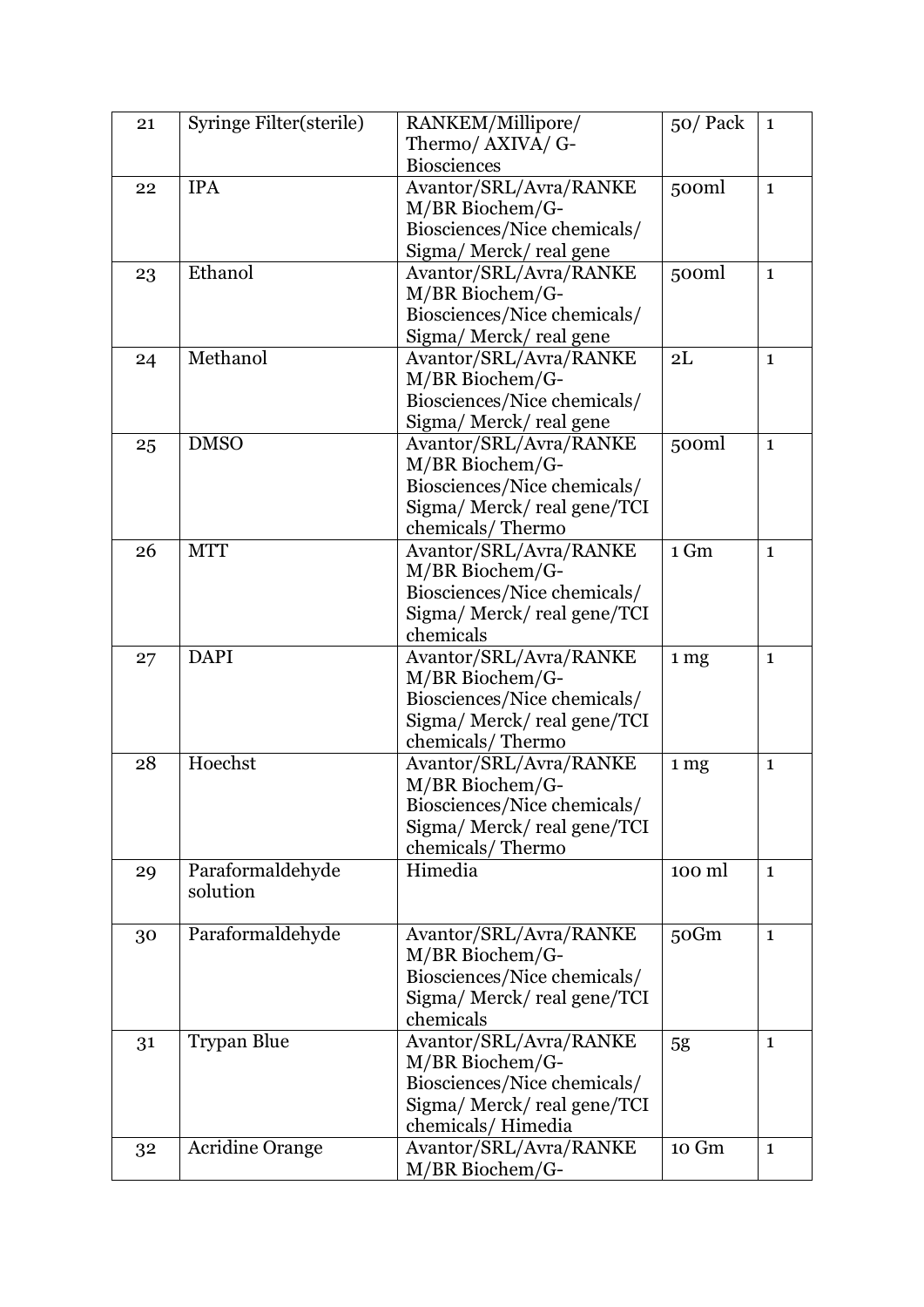|    |                          | Biosciences/Nice chemicals/                |        |              |
|----|--------------------------|--------------------------------------------|--------|--------------|
|    |                          | Sigma/Merck/real gene/TCI                  |        |              |
|    |                          | chemicals/Thermo                           |        |              |
| 33 | Ethidium Bromide         | Avantor/SRL/Avra/RANKE                     | 1Gm    | $\mathbf{1}$ |
|    |                          | M/BR Biochem/G-                            |        |              |
|    |                          | Biosciences/Nice chemicals/                |        |              |
|    |                          | Sigma/Merck/real gene/TCI                  |        |              |
|    |                          | chemicals/Thermo                           |        |              |
| 34 | <b>Crystal Violet</b>    | Avantor/SRL/Avra/RANKE                     | 25ml   | $\mathbf{1}$ |
|    |                          | M/BR Biochem/G-                            |        |              |
|    |                          | Biosciences/Nice chemicals/                |        |              |
|    |                          | Sigma/ Merck/ real gene/TCI                |        |              |
|    |                          | chemicals/Thermo                           |        |              |
| 35 | Propidium Iodide         | Avantor/SRL/Avra/RANKE                     | 1Gm    | $\mathbf{1}$ |
|    |                          | M/BR Biochem/G-                            |        |              |
|    |                          | Biosciences/Nice chemicals/                |        |              |
|    |                          | Sigma/ Merck/ real gene/TCI                |        |              |
|    |                          | chemicals/Thermo                           |        |              |
| 36 | 1 ml Tips (Non sterile)  | Thermo/Labserv/Genaxy/ P                   | 1000/  | $\mathbf{1}$ |
|    |                          | fact/VWR                                   | Pack   |              |
| 37 | 200 ul Tips (Non         | Thermo/Labserv/Genaxy/ P                   | 1000/  | $\mathbf{1}$ |
|    | sterile)                 | fact/VWR                                   | Pack   |              |
| 38 | 10 ul Tips (Non sterile) | Thermo/Labserv/Genaxy/ P                   | 1000/  | $\mathbf{1}$ |
|    |                          | fact/VWR                                   | Pack   |              |
| 39 | 0.5 ml Centrifuge Tubes  | P fact/VWR/Tarson/                         | 1000/  | $\mathbf{1}$ |
|    | (Non sterile)            | Thermo/Labserv/Genaxy                      | Pack   |              |
| 40 | 1 ml Centrifuge Tubes    | P fact/VWR/Tarson/                         | 1000/  | $\mathbf{1}$ |
|    | (Non sterile)            | Thermo/Labserv/Genaxy                      | Pack   |              |
| 41 | 2 ml Centrifuge          | P fact/VWR/Tarson/                         | 1000/  | $\mathbf{1}$ |
|    | tubes(Non sterile)       | Thermo/Labserv/Genaxy                      | Pack   |              |
| 42 | Agarose                  | SRL/                                       | 100 Gm | $\mathbf{1}$ |
|    |                          | RANKEM/Avra/Himedia/                       |        |              |
|    |                          | BR Biochem/Merk/ Sigma/ G<br>- Biosciences |        |              |
|    | <b>Tris Base</b>         |                                            | 100 Gm |              |
| 43 |                          | SRL/<br>RANKEM/Avra/Himedia/               |        | $\mathbf{1}$ |
|    |                          | BR Biochem/Merk/Sigma/G                    |        |              |
|    |                          | - Biosciences                              |        |              |
| 44 | <b>Boric Acid</b>        | SRL/                                       | 100 Gm | $\mathbf{1}$ |
|    |                          | RANKEM/Avra/Himedia/                       |        |              |
|    |                          | BR Biochem/Merk/Sigma/G                    |        |              |
|    |                          | - Biosciences                              |        |              |
| 45 | <b>EDTA</b>              | SRL/                                       | 500 Gm | $\mathbf{1}$ |
|    |                          | RANKEM/Avra/Himedia/                       |        |              |
|    |                          | BR Biochem/Merk/ Sigma/ G                  |        |              |
|    |                          | - Biosciences                              |        |              |
| 46 | Glycerol                 | SRL/                                       | 500 ml | 1            |
|    |                          | RANKEM/Avra/Himedia/                       |        |              |
|    |                          | BR Biochem/Merk/Sigma/G                    |        |              |
|    |                          | - Biosciences                              |        |              |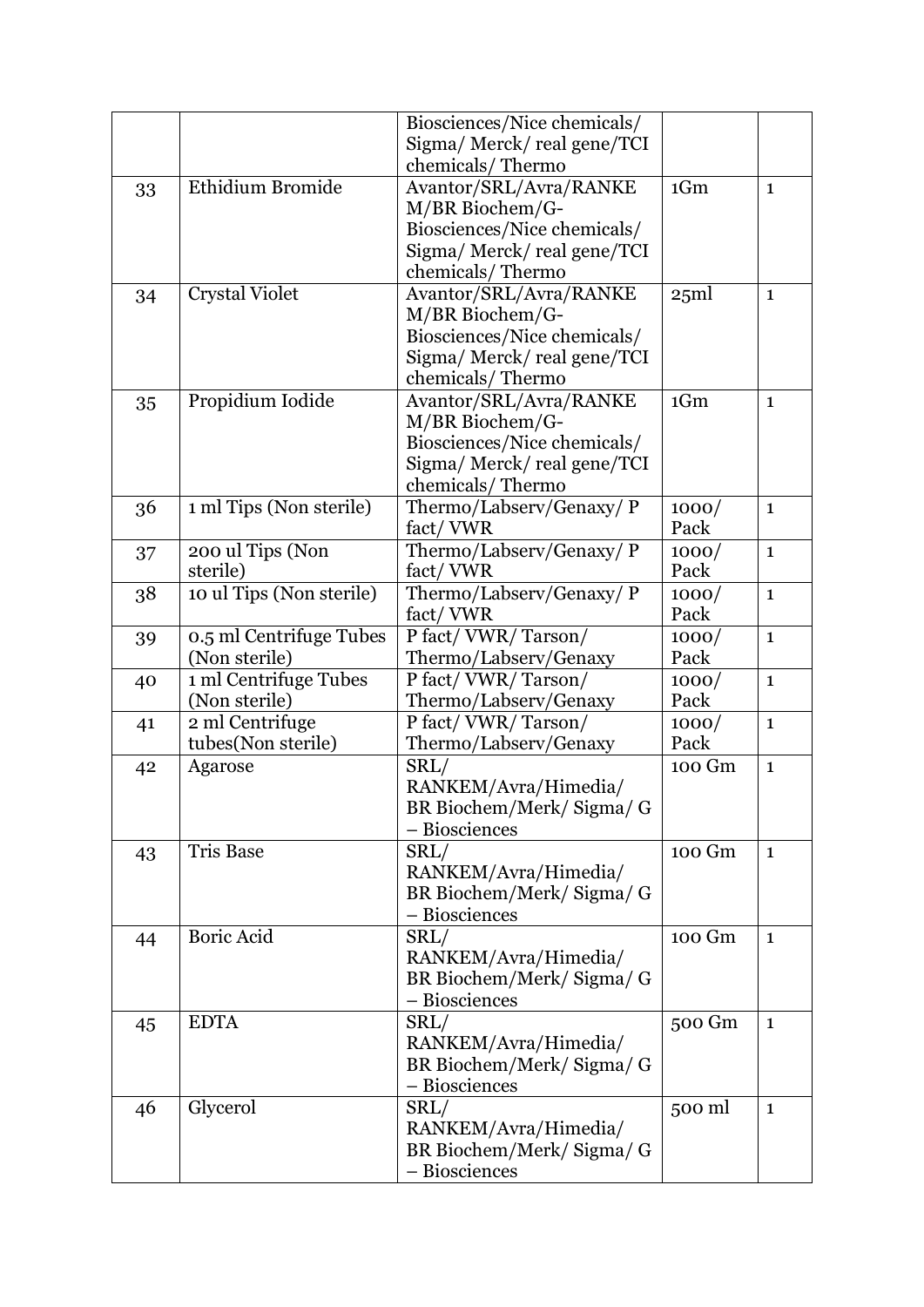| 47 | HCl                      | SRL/                                       | 500 ml          | $\mathbf{1}$ |
|----|--------------------------|--------------------------------------------|-----------------|--------------|
|    |                          | RANKEM/Avra/Himedia/                       |                 |              |
|    |                          | BR Biochem/Merk/ Sigma/ G                  |                 |              |
|    |                          | - Biosciences                              |                 |              |
| 48 | Acrylamide               | SRL/                                       | 500 Gm          | $\mathbf{1}$ |
|    |                          | RANKEM/Avra/Himedia/                       |                 |              |
|    |                          | BR Biochem/Merk/Sigma/G                    |                 |              |
|    |                          | - Biosciences                              |                 |              |
| 49 | Bis-acrylamide           | SRL/                                       | 500 Gm          | $\mathbf{1}$ |
|    |                          | RANKEM/Avra/Himedia/                       |                 |              |
|    |                          | BR Biochem/Merk/Sigma/G                    |                 |              |
|    |                          | - Biosciences                              |                 |              |
| 50 | <b>SDS</b>               | SRL/                                       | 500 Gm          | $\mathbf{1}$ |
|    |                          | RANKEM/Avra/Himedia/                       |                 |              |
|    |                          | BR Biochem/Merk/ Sigma/ G                  |                 |              |
|    |                          | - Biosciences                              |                 |              |
|    | <b>APS</b>               | SRL/                                       | 500 Gm          |              |
| 51 |                          | RANKEM/Avra/Himedia/                       |                 | $\mathbf{1}$ |
|    |                          |                                            |                 |              |
|    |                          | BR Biochem/Merk/ Sigma/ G<br>- Biosciences |                 |              |
|    |                          |                                            |                 |              |
| 52 | <b>TEMED</b>             | SRL/                                       | $25 \text{ ml}$ | $\mathbf{1}$ |
|    |                          | RANKEM/Avra/Himedia/                       |                 |              |
|    |                          | BR Biochem/Merk/Sigma/G                    |                 |              |
|    |                          | - Biosciences                              |                 |              |
| 53 | Glcine                   | SRL/                                       | 500 Gm          | $\mathbf{1}$ |
|    |                          | RANKEM/Avra/Himedia/                       |                 |              |
|    |                          | BR Biochem/Merk/ Sigma/ G                  |                 |              |
|    |                          | - Biosciences                              |                 |              |
| 54 | <b>Bromophenol Blue</b>  | SRL/                                       | $5 \text{ Gm}$  | $\mathbf{1}$ |
|    |                          | RANKEM/Avra/Himedia/                       |                 |              |
|    |                          | BR Biochem/Merk/ Sigma/ G                  |                 |              |
|    |                          | - Biosciences                              |                 |              |
| 55 | Coomassie Brilliant blue | SRL/                                       | 100 ml          | $\mathbf{1}$ |
|    |                          | RANKEM/Avra/Himedia/                       |                 |              |
|    |                          | BR Biochem/Merk/Sigma/G                    |                 |              |
|    |                          | - Biosciences                              |                 |              |
| 56 | Glacial Acetic acid      | SRL/                                       | 500 ml          | $\mathbf{1}$ |
|    |                          | RANKEM/Avra/Himedia/                       |                 |              |
|    |                          | BR Biochem/Merk/Sigma/G                    |                 |              |
|    |                          | - Biosciences                              |                 |              |
| 57 | Beta Mercaptoethanol     | SRL/                                       | 100 ml          | $\mathbf{1}$ |
|    |                          | RANKEM/Avra/Himedia/                       |                 |              |
|    |                          | BR Biochem/Merk/Sigma/G                    |                 |              |
|    |                          | - Biosciences                              |                 |              |
| 58 | Picric acid              | SRL/                                       | 500 Gm          | $\mathbf{1}$ |
|    |                          | RANKEM/Avra/Himedia/                       |                 |              |
|    |                          | BR Biochem/Merk/Sigma/G                    |                 |              |
|    |                          | - Biosciences                              |                 |              |
| 59 | Formalin                 | SRL/                                       | 100 ml          | $\mathbf{1}$ |
|    | Methyl Benzoate          | RANKEM/Avra/Himedia/                       | 500 Gm          |              |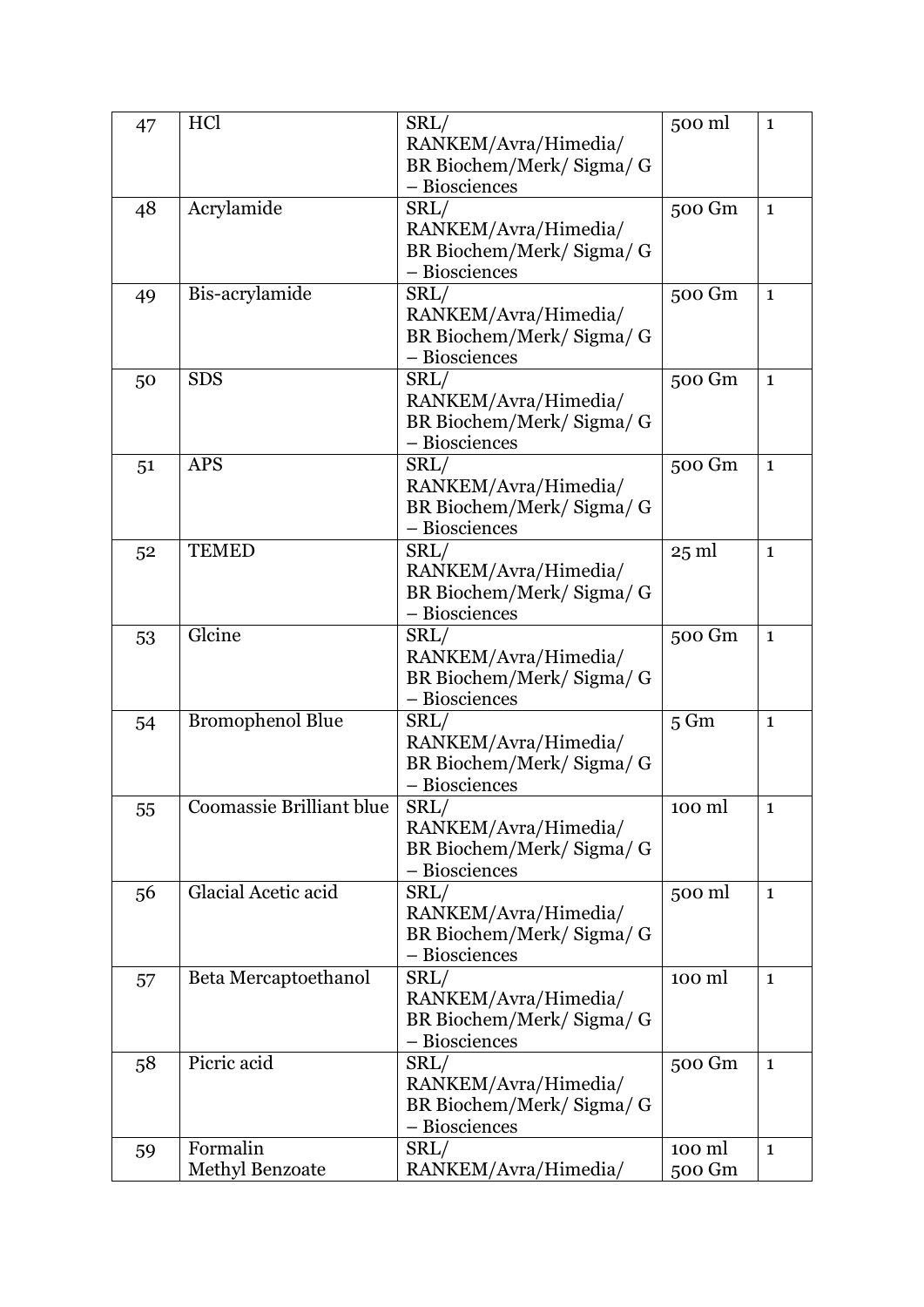|    |                           | BR Biochem/Merk/Sigma/G   |                 |              |
|----|---------------------------|---------------------------|-----------------|--------------|
|    |                           | - Biosciences             |                 |              |
| 60 | Xylene                    | SRL/                      | 2L              | $\mathbf{1}$ |
|    |                           | RANKEM/Avra/Himedia/      |                 |              |
|    |                           | BR Biochem/Merk/Sigma/G   |                 |              |
|    |                           | - Biosciences             |                 |              |
| 61 | Benzene                   | SRL/                      | 500 ml          | $\mathbf{1}$ |
|    |                           | RANKEM/Avra/Himedia/      |                 |              |
|    |                           | BR Biochem/Merk/Sigma/G   |                 |              |
|    |                           | - Biosciences             |                 |              |
| 62 | <b>Wax</b>                | SRL/                      | 500 Gm          | $\mathbf{1}$ |
|    |                           | RANKEM/Avra/Himedia/      |                 |              |
|    |                           | BR Biochem/Merk/Sigma/G   |                 |              |
|    |                           | - Biosciences             |                 |              |
| 63 | Haematoxylin              | SRL/                      | 100 ml          | $\mathbf{1}$ |
|    |                           | RANKEM/Avra/Himedia/      |                 |              |
|    |                           | BR Biochem/Merk/Sigma/G   |                 |              |
|    |                           | - Biosciences             |                 |              |
| 64 | Eosin                     | SRL/                      | 100 ml          | $\mathbf{1}$ |
|    |                           | RANKEM/Avra/Himedia/      |                 |              |
|    |                           | BR Biochem/Merk/Sigma/G   |                 |              |
|    |                           | - Biosciences             |                 |              |
| 65 | DPX mountant              | SRL/                      | 500 ml          | $\mathbf{1}$ |
|    |                           | RANKEM/Avra/Himedia/      |                 |              |
|    |                           | BR Biochem/Merk/Sigma/G   |                 |              |
|    |                           | - Biosciences             |                 |              |
| 66 | Sodium bicarbonate        | SRL/                      | 500 Gm          | $\mathbf{1}$ |
|    |                           | RANKEM/Avra/Himedia/      |                 |              |
|    |                           | BR Biochem/Merk/Sigma/G   |                 |              |
|    |                           | - Biosciences             |                 |              |
| 67 | <b>Magnesium Sulphate</b> | SRL/                      | 500 Gm          | $\mathbf{1}$ |
|    |                           | RANKEM/Avra/Himedia/      |                 |              |
|    |                           | BR Biochem/Merk/ Sigma/ G |                 |              |
|    |                           | - Biosciences             |                 |              |
| 68 | Tricane                   | SRL/                      | $25 \text{ Gm}$ | $\mathbf{1}$ |
|    |                           | RANKEM/Avra/Himedia/      |                 |              |
|    |                           | BR Biochem/Merk/Sigma/G   |                 |              |
|    |                           | - Biosciences             |                 |              |
| 69 | Chloroform                | SRL/                      | 500 ml          | $\mathbf{1}$ |
|    |                           | RANKEM/Avra/Himedia/      |                 |              |
|    |                           | BR Biochem/Merk/Sigma/G   |                 |              |
|    |                           | - Biosciences             |                 |              |
| 70 | Hexane                    | SRL/                      | 1 <sub>L</sub>  | $\mathbf{1}$ |
|    |                           | RANKEM/Avra/Himedia/      |                 |              |
|    |                           | BR Biochem/Merk/Sigma/G   |                 |              |
|    |                           | - Biosciences             |                 |              |
| 71 | Acetone                   | SRL/                      | 1 <sub>L</sub>  | $\mathbf{1}$ |
|    |                           | RANKEM/Avra/Himedia/      |                 |              |
|    |                           | BR Biochem/Merk/ Sigma/ G |                 |              |
|    |                           | - Biosciences             |                 |              |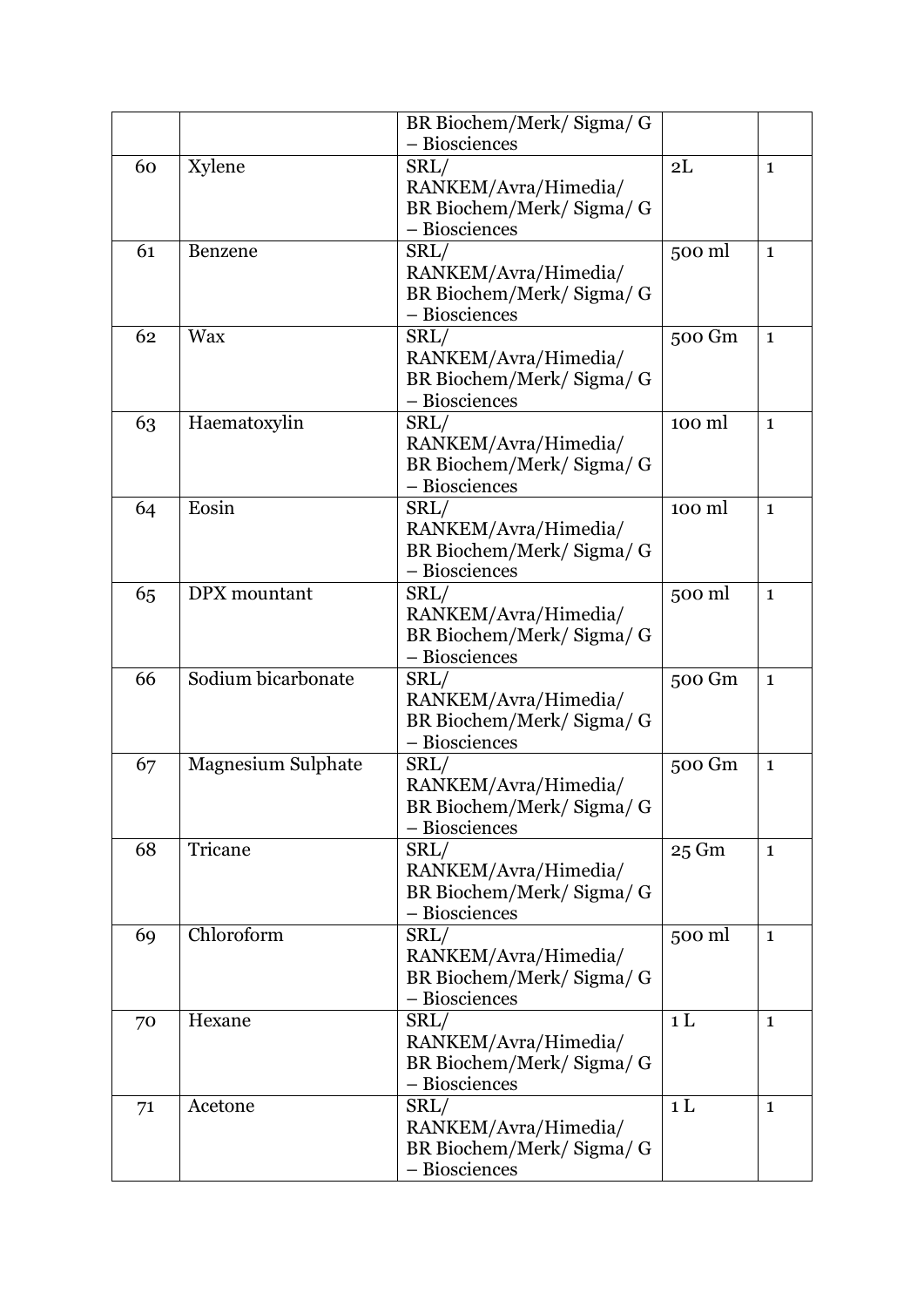| 72 | Ethyl acetate     | SRL/                      | 500 ml         | $\mathbf{1}$ |
|----|-------------------|---------------------------|----------------|--------------|
|    |                   | RANKEM/Avra/Himedia/      |                |              |
|    |                   | BR Biochem/Merk/ Sigma/ G |                |              |
|    |                   | - Biosciences             |                |              |
| 73 | Ammonia solution  | SRL/                      | 500 ml         | $\mathbf{1}$ |
|    |                   | RANKEM/Avra/Himedia/      |                |              |
|    |                   | BR Biochem/Merk/Sigma/G   |                |              |
|    |                   | - Biosciences             |                |              |
| 74 | Aceto nitrile     | SRL/                      | 500 ml         | $\mathbf{1}$ |
|    |                   | RANKEM/Avra/Himedia/      |                |              |
|    |                   | BR Biochem/Merk/Sigma/G   |                |              |
|    |                   | - Biosciences             |                |              |
| 75 | Tween 20          | SRL/                      | 250 ml         | $\mathbf{1}$ |
|    |                   | RANKEM/Avra/Himedia/      |                |              |
|    |                   | BR Biochem/Merk/ Sigma/ G |                |              |
|    |                   | - Biosciences             |                |              |
| 76 | Triethanolamin    | SRL/                      | 50 Gm          | $\mathbf{1}$ |
|    |                   | RANKEM/Avra/Himedia/      |                |              |
|    |                   | BR Biochem/Merk/Sigma/G   |                |              |
|    |                   | - Biosciences             |                |              |
|    | Trichloroethylene | SRL/                      | 500 ml         | $\mathbf{1}$ |
| 77 |                   | RANKEM/Avra/Himedia/      |                |              |
|    |                   | BR Biochem/Merk/Sigma/G   |                |              |
|    |                   | - Biosciences             |                |              |
| 78 | Sulphuric acid    | SRL/                      | 500 ml         | $\mathbf{1}$ |
|    |                   | RANKEM/Avra/Himedia/      |                |              |
|    |                   | BR Biochem/Merk/Sigma/G   |                |              |
|    |                   | - Biosciences             |                |              |
|    | Isoamyl alcohol   | SRL/                      | 500 ml         | $\mathbf{1}$ |
| 79 |                   | RANKEM/Avra/Himedia/      |                |              |
|    |                   | BR Biochem/Merk/ Sigma/ G |                |              |
|    |                   | - Biosciences             |                |              |
| 80 | Petroleum ether   | SRL/                      | 1 <sub>L</sub> | $\mathbf 1$  |
|    |                   | RANKEM/Avra/Himedia/      |                |              |
|    |                   | BR Biochem/Merk/Sigma/G   |                |              |
|    |                   | - Biosciences             |                |              |
| 81 | Nitric acid       | SRL/                      | 500 ml         | $\mathbf{1}$ |
|    |                   | RANKEM/Avra/Himedia/      |                |              |
|    |                   | BR Biochem/Merk/Sigma/G   |                |              |
|    |                   | - Biosciences             |                |              |
| 82 | Lactic acid       | SRL/                      | 500 ml         | $\mathbf{1}$ |
|    |                   | RANKEM/Avra/Himedia/      |                |              |
|    |                   | BR Biochem/Merk/Sigma/G   |                |              |
|    |                   | - Biosciences             |                |              |
| 83 | Formic acid       | SRL/                      | 500 ml         | $\mathbf{1}$ |
|    |                   | RANKEM/Avra/Himedia/      |                |              |
|    |                   | BR Biochem/Merk/Sigma/G   |                |              |
|    |                   | - Biosciences             |                |              |
| 84 | Phenol            | SRL/                      | 250 ml         | $\mathbf{1}$ |
|    |                   | RANKEM/Avra/Himedia/      |                |              |
|    |                   |                           |                |              |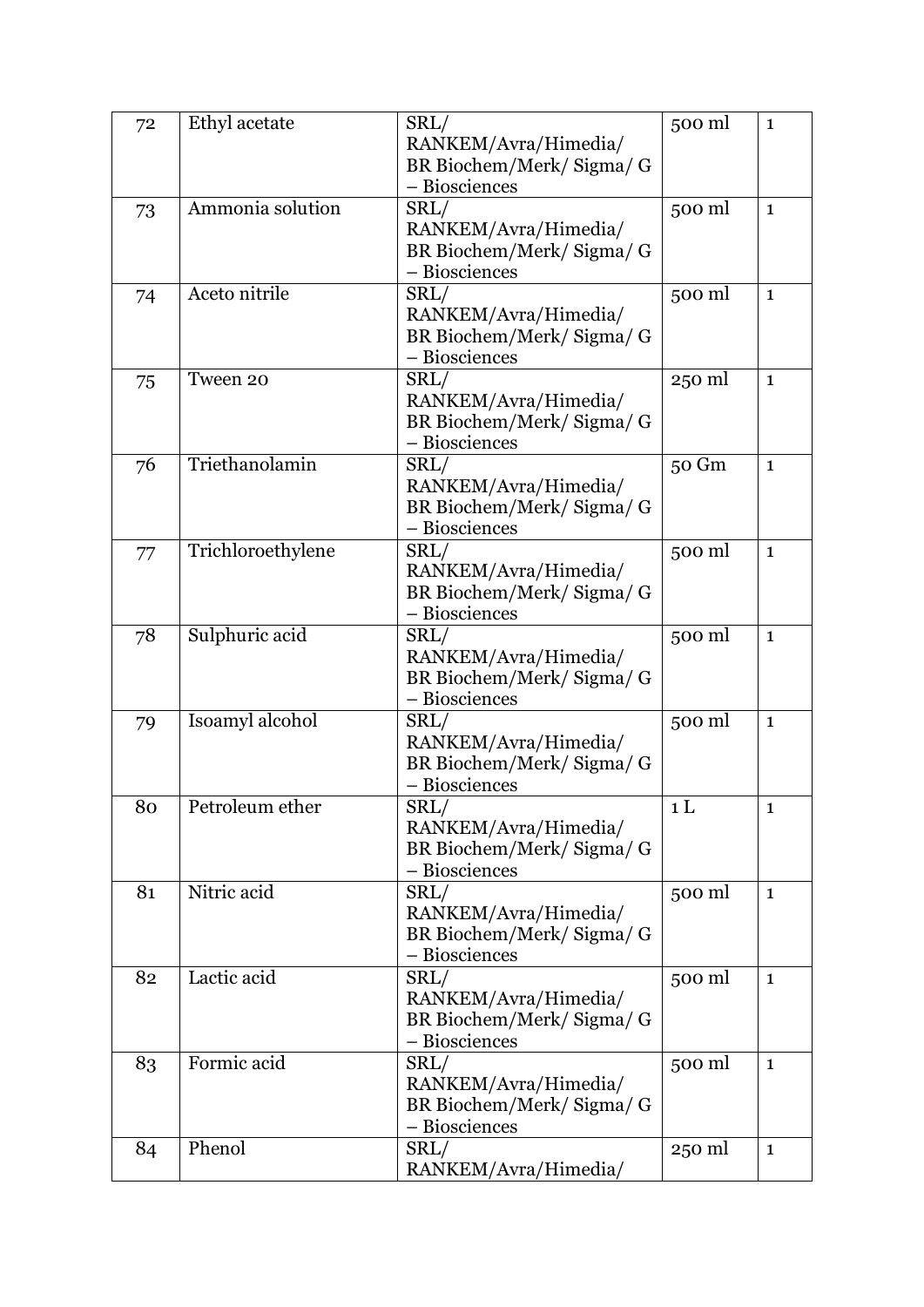|    |                              | BR Biochem/Merk/Sigma/G<br>- Biosciences                                   |        |              |
|----|------------------------------|----------------------------------------------------------------------------|--------|--------------|
| 85 | Glutaraldehyde               | SRL/<br>RANKEM/Avra/Himedia/<br>BR Biochem/Merk/Sigma/G<br>- Biosciences   | 100 ml | $\mathbf{1}$ |
| 86 | Formaldehyde                 | SRL/<br>RANKEM/Avra/Himedia/<br>BR Biochem/Merk/ Sigma/ G<br>- Biosciences | 500 ml | $\mathbf{1}$ |
| 87 | Hydrogen peroxide            | SRL/<br>RANKEM/Avra/Himedia/<br>BR Biochem/Merk/Sigma/G<br>- Biosciences   | 250 ml | $\mathbf{1}$ |
| 88 | Triton x-100                 | SRL/<br>RANKEM/Avra/Himedia/<br>BR Biochem/Merk/Sigma/G<br>- Biosciences   | 100 ml | $\mathbf{1}$ |
| 89 | 2- propanol                  | SRL/<br>RANKEM/Avra/Himedia/<br>BR Biochem/Merk/Sigma/G<br>- Biosciences   | 500 ml | $\mathbf{1}$ |
| 90 | Corn oil                     | SRL/<br>RANKEM/Avra/Himedia/<br>BR Biochem/Merk/Sigma/G<br>- Biosciences   |        | $\mathbf{1}$ |
| 91 | Alsevier's solution          | SRL/<br>RANKEM/Avra/Himedia/<br>BR Biochem/Merk/Sigma/G<br>- Biosciences   | 100 ml | $\mathbf{1}$ |
| 92 | Tetrasodiumpyrophosp<br>hate | SRL/<br>RANKEM/Avra/Himedia/<br>BR Biochem/Merk/ Sigma/ G<br>- Biosciences | 500 Gm | $\mathbf{1}$ |
| 93 | TBS buffer                   | SRL/<br>RANKEM/Avra/Himedia/<br>BR Biochem/Merk/Sigma/G<br>- Biosciences   | 500 ml | $\mathbf{1}$ |
| 94 | <b>Drabkins Reagent</b>      | SRL/<br>RANKEM/Avra/Himedia/<br>BR Biochem/Merk/ Sigma/ G<br>- Biosciences | 500 ml | $\mathbf{1}$ |
| 95 | Sodium metaarsenite          | SRL/<br>RANKEM/Avra/Himedia/<br>BR Biochem/Merk/Sigma/G<br>- Biosciences   | 100 Gm | $\mathbf{1}$ |
| 96 | sarcosinate hydrate          | SRL/<br>RANKEM/Avra/Himedia/<br>BR Biochem/Merk/ Sigma/ G<br>- Biosciences | 10 Gm  | $\mathbf{1}$ |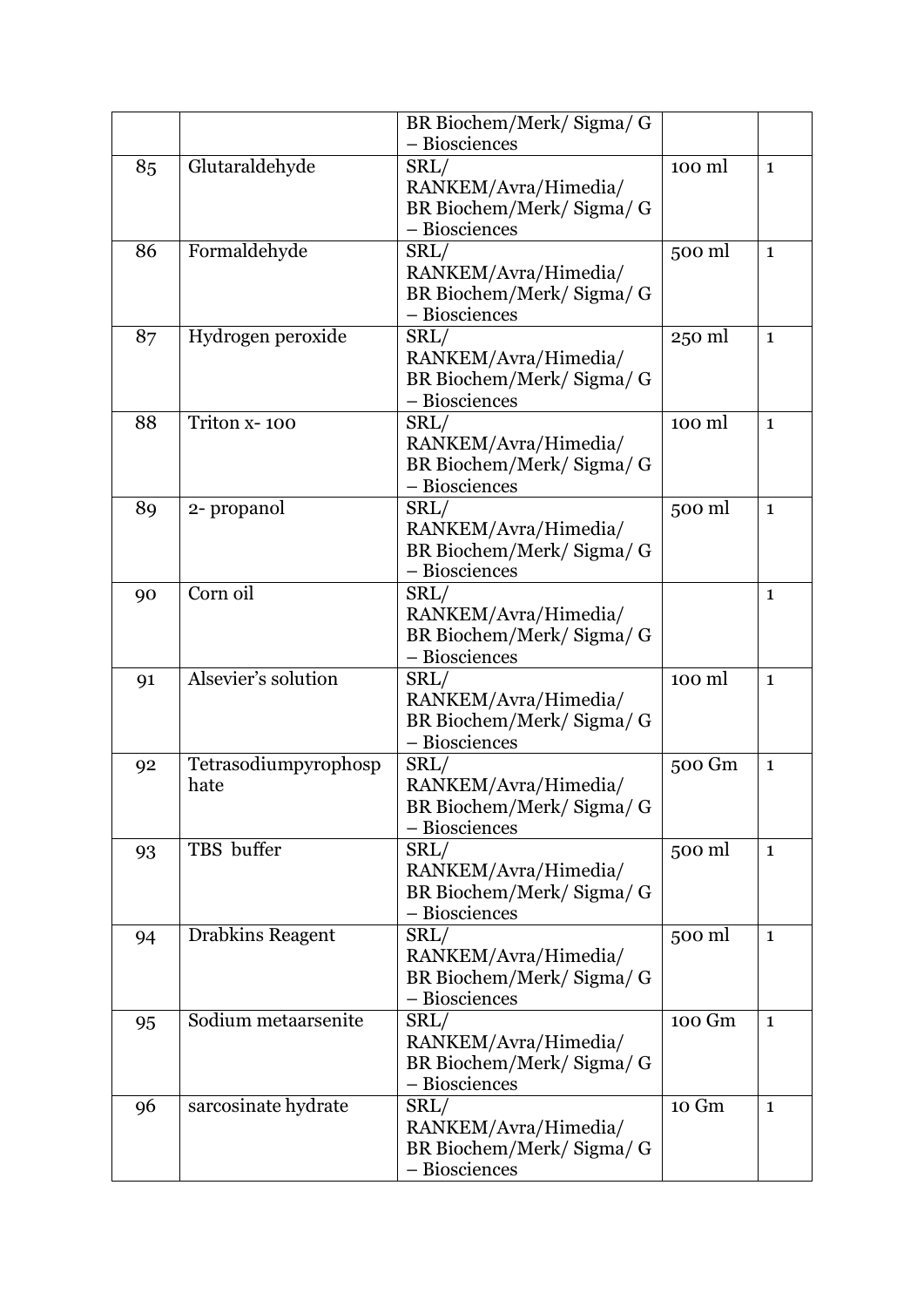| 97  | Sodium-n-lauryl                    | SRL/<br>RANKEM/Avra/Himedia/<br>BR Biochem/Merk/Sigma/G<br>- Biosciences   | 100 Gm           | $\mathbf{1}$ |
|-----|------------------------------------|----------------------------------------------------------------------------|------------------|--------------|
| 98  | L-glutamine                        | SRL/<br>RANKEM/Avra/Himedia/<br>BR Biochem/Merk/Sigma/G<br>- Biosciences   | 100 ml           | $\mathbf{1}$ |
| 99  | Potassium iodide                   | SRL/<br>RANKEM/Avra/Himedia/<br>BR Biochem/Merk/Sigma/G<br>- Biosciences   | 500 Gm           | $\mathbf{1}$ |
| 100 | Ascorbic acid                      | SRL/<br>RANKEM/Avra/Himedia/<br>BR Biochem/Merk/Sigma/G<br>- Biosciences   | 50 Gm            | $\mathbf{1}$ |
| 101 | Pyrophosphate                      | SRL/<br>RANKEM/Avra/Himedia/<br>BR Biochem/Merk/ Sigma/ G<br>- Biosciences | 100 Gm           | $\mathbf{1}$ |
| 102 | Calcium hydroxide                  | SRL/<br>RANKEM/Avra/Himedia/<br>BR Biochem/Merk/ Sigma/ G<br>- Biosciences | 500 Gm           | $\mathbf{1}$ |
| 103 | Trisodium citrate                  | SRL/<br>RANKEM/Avra/Himedia/<br>BR Biochem/Merk/Sigma/G<br>- Biosciences   | 500 Gm           | $\mathbf{1}$ |
| 104 | Sodium phosphate di<br>basic       | SRL/<br>RANKEM/Avra/Himedia/<br>BR Biochem/Merk/Sigma/G<br>- Biosciences   | 500 Gm<br>500 Gm | $\mathbf{1}$ |
| 105 | Manganeese sulphate<br>monohydrate | SRL/<br>RANKEM/Avra/Himedia/<br>BR Biochem/Merk/Sigma/G<br>- Biosciences   | 500 Gm           | $\mathbf{1}$ |
| 106 | Potassium acetate                  | SRL/<br>RANKEM/Avra/Himedia/<br>BR Biochem/Merk/Sigma/G<br>- Biosciences   | 100 Gm           | $\mathbf{1}$ |
| 107 | Potassium chloride                 | SRL/<br>RANKEM/Avra/Himedia/<br>BR Biochem/Merk/Sigma/G<br>- Biosciences   | 500 Gm           | $\mathbf{1}$ |
| 108 | Tri extract                        | SRL/<br>RANKEM/Avra/Himedia/<br>BR Biochem/Merk/Sigma/G<br>- Biosciences   | 100 ml           | $\mathbf{1}$ |
| 109 | Agar agar                          | SRL/<br>RANKEM/Avra/Himedia/                                               | 500 Gm           | $\mathbf{1}$ |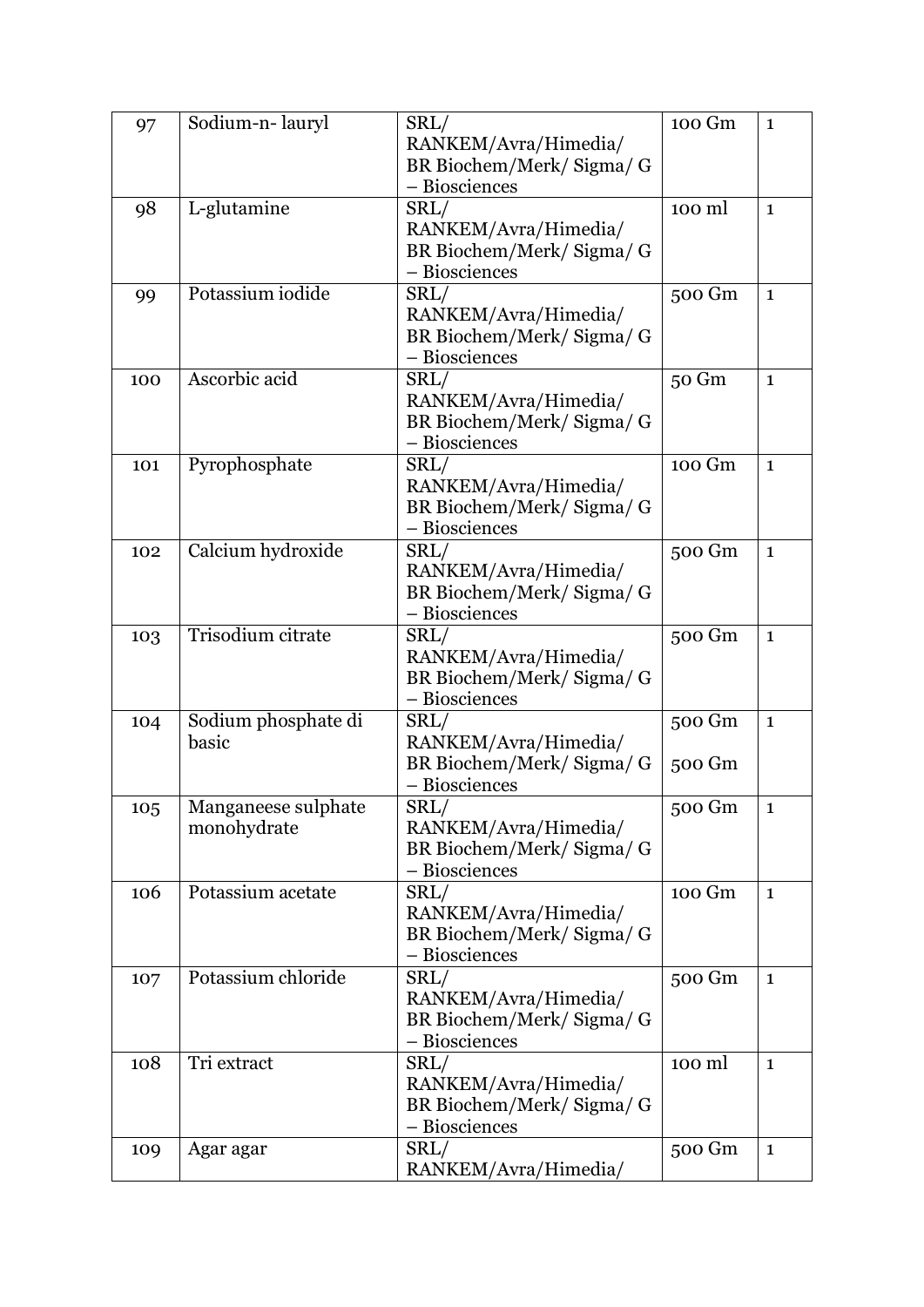|     |                        | BR Biochem/Merk/Sigma/G                  |        |              |
|-----|------------------------|------------------------------------------|--------|--------------|
|     |                        | - Biosciences                            |        |              |
| 110 | Gram staining kit      | SRL/                                     |        | $\mathbf{1}$ |
|     |                        | RANKEM/Avra/Himedia/                     |        |              |
|     |                        | BR Biochem/Merk/Sigma/G                  |        |              |
|     |                        | - Biosciences                            |        |              |
| 111 | SM powder              | SRL/                                     | 500 Gm | $\mathbf{1}$ |
|     |                        | RANKEM/Avra/Himedia/                     |        |              |
|     |                        | BR Biochem/Merk/Sigma/G                  |        |              |
|     |                        | - Biosciences                            |        |              |
| 112 | Kovac's indole reagent | SRL/                                     | 500 Gm | $\mathbf{1}$ |
|     |                        | RANKEM/Avra/Himedia/                     |        |              |
|     |                        | BR Biochem/Merk/ Sigma/ G                |        |              |
|     |                        | - Biosciences                            |        |              |
| 113 | Mac conkey agar        | SRL/                                     | 500 Gm | $\mathbf{1}$ |
|     |                        | RANKEM/Avra/Himedia/                     |        |              |
|     |                        | BR Biochem/Merk/Sigma/G                  |        |              |
|     |                        | - Biosciences                            |        |              |
| 114 | Simmon's citrate agar  | SRL/                                     | 500 Gm | $\mathbf{1}$ |
|     |                        | RANKEM/Avra/Himedia/                     |        |              |
|     |                        | BR Biochem/Merk/Sigma/G                  |        |              |
|     |                        | - Biosciences                            |        |              |
| 115 | Mueller hinton agar    | SRL/                                     | 500 Gm | $\mathbf{1}$ |
|     |                        | RANKEM/Avra/Himedia/                     |        |              |
|     |                        | BR Biochem/Merk/ Sigma/ G                |        |              |
|     |                        | - Biosciences                            |        |              |
| 116 | Plate count agar       | SRL/                                     | 500 Gm | $\mathbf{1}$ |
|     |                        | RANKEM/Avra/Himedia/                     |        |              |
|     |                        | BR Biochem/Merk/Sigma/G                  |        |              |
|     | Nutrient broth         | - Biosciences                            |        |              |
| 117 |                        | SRL/                                     | 500 Gm | $\mathbf{1}$ |
|     |                        | RANKEM/Avra/Himedia/                     |        |              |
|     |                        | BR Biochem/Merk/Sigma/G<br>- Biosciences |        |              |
| 118 | Nutrient agar          | SRL/                                     | 500 Gm |              |
|     |                        | RANKEM/Avra/Himedia/                     |        | $\mathbf{1}$ |
|     |                        | BR Biochem/Merk/Sigma/G                  |        |              |
|     |                        | - Biosciences                            |        |              |
| 119 | TLC plate              | SRL/                                     |        | $\mathbf{1}$ |
|     |                        | RANKEM/Avra/Himedia/                     |        |              |
|     |                        | BR Biochem/Merk/Sigma/G                  |        |              |
|     |                        | - Biosciences                            |        |              |
| 120 | Sodium acetate         | SRL/                                     | 500 Gm | $\mathbf{1}$ |
|     | anhydrous              | RANKEM/Avra/Himedia/                     |        |              |
|     |                        | BR Biochem/Merk/Sigma/G                  |        |              |
|     |                        | - Biosciences                            |        |              |
| 121 | Oxalic dihydrate       | SRL/                                     | 500 Gm | $\mathbf{1}$ |
|     |                        | RANKEM/Avra/Himedia/                     |        |              |
|     |                        | BR Biochem/Merk/Sigma/G                  |        |              |
|     |                        | - Biosciences                            |        |              |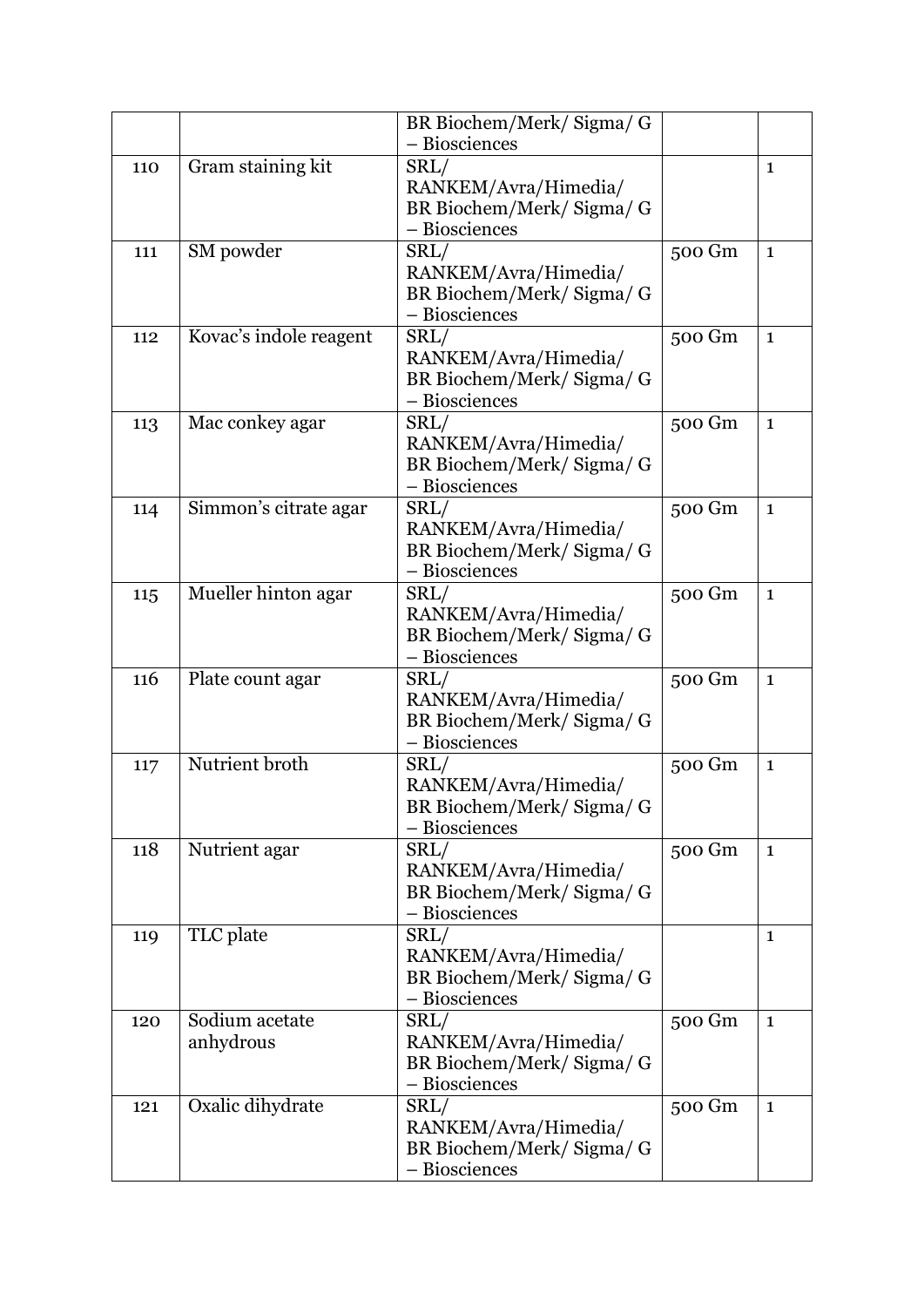| 122 | Sodium acetate                          | SRL/<br>RANKEM/Avra/Himedia/<br>BR Biochem/Merk/Sigma/G<br>- Biosciences   | 500 Gm | $\mathbf{1}$ |
|-----|-----------------------------------------|----------------------------------------------------------------------------|--------|--------------|
| 123 | Sodium hydrogen<br>carbonate            | SRL/<br>RANKEM/Avra/Himedia/<br>BR Biochem/Merk/Sigma/G<br>- Biosciences   | 500 Gm | $\mathbf{1}$ |
| 124 | Potassium dihydrogen<br>ortho phosphate | SRL/<br>RANKEM/Avra/Himedia/<br>BR Biochem/Merk/ Sigma/ G<br>- Biosciences | 500 Gm | $\mathbf{1}$ |
| 125 | Ferric chloride<br>anhydrous            | SRL/<br>RANKEM/Avra/Himedia/<br>BR Biochem/Merk/Sigma/G<br>- Biosciences   | 500 Gm | $\mathbf{1}$ |
| 126 | Sodium hydroxide                        | SRL/<br>RANKEM/Avra/Himedia/<br>BR Biochem/Merk/Sigma/G<br>- Biosciences   | 500 ml | $\mathbf{1}$ |
| 127 | Potassium chromate                      | SRL/<br>RANKEM/Avra/Himedia/<br>BR Biochem/Merk/Sigma/G<br>- Biosciences   | 500 Gm | $\mathbf{1}$ |
| 128 | Potassium hydroxide                     | SRL/<br>RANKEM/Avra/Himedia/<br>BR Biochem/Merk/Sigma/G<br>- Biosciences   | 500 Gm | $\mathbf{1}$ |
| 129 | Ammonium chloride                       | SRL/<br>RANKEM/Avra/Himedia/<br>BR Biochem/Merk/ Sigma/ G<br>- Biosciences | 500 Gm | $\mathbf{1}$ |
| 130 | Sodium azide                            | SRL/<br>RANKEM/Avra/Himedia/<br>BR Biochem/Merk/Sigma/G<br>- Biosciences   | 100 Gm | $\mathbf 1$  |
| 131 | Lithium lactate                         | SRL/<br>RANKEM/Avra/Himedia/<br>BR Biochem/Merk/Sigma/G<br>- Biosciences   | 100 Gm | $\mathbf{1}$ |
| 132 | Sodium pyruvate                         | SRL/<br>RANKEM/Avra/Himedia/<br>BR Biochem/Merk/Sigma/G<br>- Biosciences   | 500 Gm | $\mathbf{1}$ |
| 133 | Sodium thiosulphate<br>penta hydrate    | SRL/<br>RANKEM/Avra/Himedia/<br>BR Biochem/Merk/Sigma/G<br>- Biosciences   | 500 Gm | $\mathbf{1}$ |
| 134 | Calcium chloride                        | SRL/<br>RANKEM/Avra/Himedia/                                               | 500 Gm | $\mathbf{1}$ |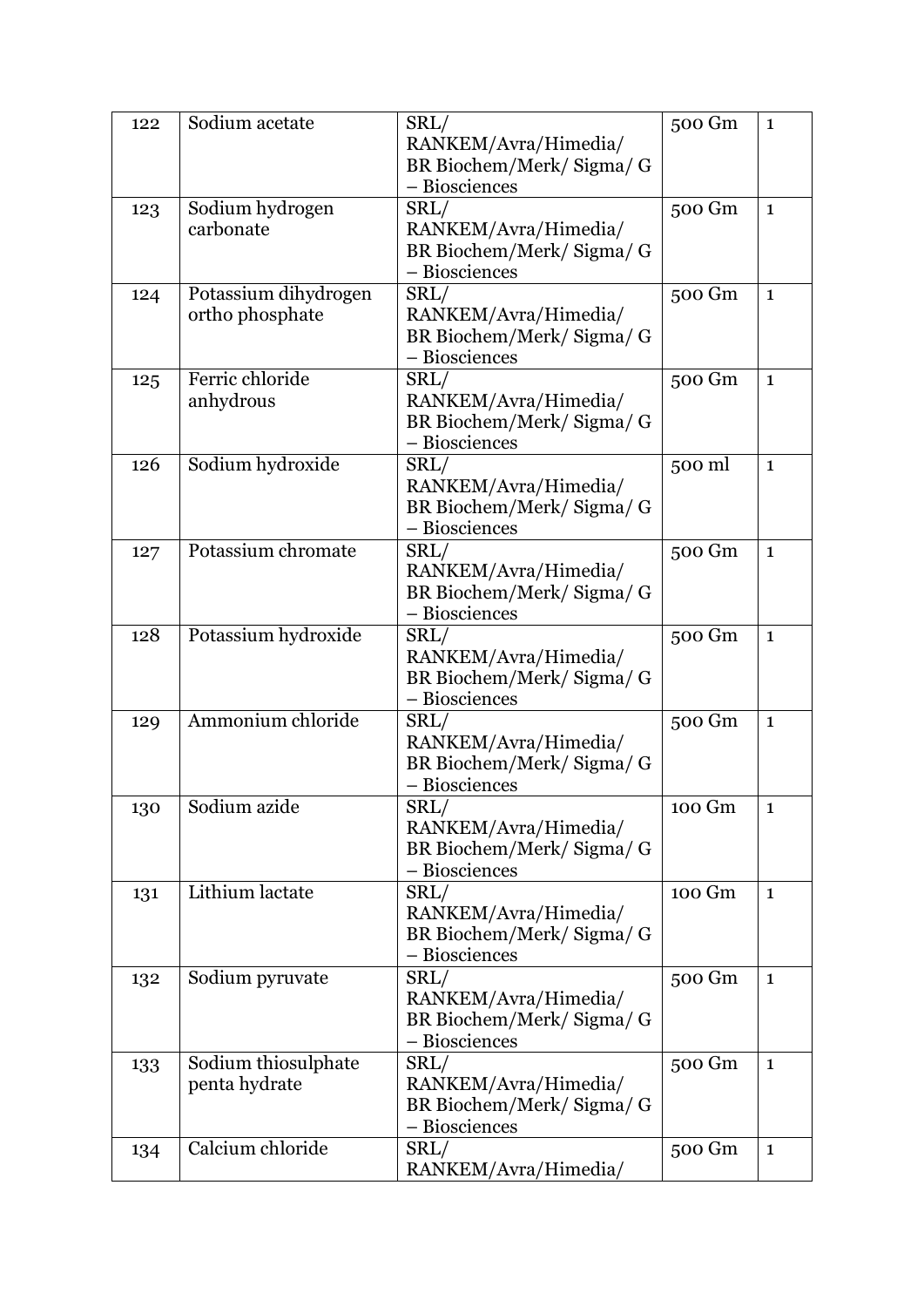|     |                        | BR Biochem/Merk/ Sigma/ G |                 |              |
|-----|------------------------|---------------------------|-----------------|--------------|
|     |                        | - Biosciences             |                 |              |
| 135 | <b>Bismuth nitrate</b> | SRL/                      | 100 Gm          | $\mathbf{1}$ |
|     |                        | RANKEM/Avra/Himedia/      |                 |              |
|     |                        | BR Biochem/Merk/Sigma/G   |                 |              |
|     |                        | - Biosciences             |                 |              |
| 136 | Potassium iodide       | SRL/                      | 500 ml          | $\mathbf{1}$ |
|     |                        | RANKEM/Avra/Himedia/      |                 |              |
|     |                        | BR Biochem/Merk/Sigma/G   |                 |              |
|     |                        | - Biosciences             |                 |              |
| 137 | Sodium selenite        | SRL/                      | $25 \text{ gm}$ | $\mathbf{1}$ |
|     |                        | RANKEM/Avra/Himedia/      |                 |              |
|     |                        | BR Biochem/Merk/ Sigma/ G |                 |              |
|     |                        | - Biosciences             |                 |              |
| 138 | Aluminium chloride     | SRL/                      | 500 Gm          | $\mathbf{1}$ |
|     |                        | RANKEM/Avra/Himedia/      |                 |              |
|     |                        |                           |                 |              |
|     |                        | BR Biochem/Merk/Sigma/G   |                 |              |
|     |                        | - Biosciences             |                 |              |
| 139 | Phenazine methyl       | SRL/                      | 1 Gm            | $\mathbf{1}$ |
|     | sulphate               | RANKEM/Avra/Himedia/      |                 |              |
|     |                        | BR Biochem/Merk/Sigma/G   |                 |              |
|     |                        | - Biosciences             |                 |              |
| 140 | Boric acid             | SRL/                      | 500 Gm          | $\mathbf{1}$ |
|     |                        | RANKEM/Avra/Himedia/      |                 |              |
|     |                        | BR Biochem/Merk/ Sigma/ G |                 |              |
|     |                        | - Biosciences             |                 |              |
| 141 | 3-trimethyl-1-propane  | SRL/                      | 1 Gm            | $\mathbf{1}$ |
|     | sulfonic acid sodium   | RANKEM/Avra/Himedia/      |                 |              |
|     | salt                   | BR Biochem/Merk/Sigma/G   |                 |              |
|     |                        | - Biosciences             |                 |              |
| 142 | Potassium sodium       | SRL/                      | 500 Gm          | $\mathbf{1}$ |
|     | tartarate              | RANKEM/Avra/Himedia/      |                 |              |
|     |                        | BR Biochem/Merk/ Sigma/ G |                 |              |
|     |                        | - Biosciences             |                 |              |
| 143 | B-nicotinamide         | SRL/                      | 50 mg           | $\mathbf{1}$ |
|     | adenine dinucleotide   | RANKEM/Avra/Himedia/      |                 |              |
|     | disodium salt hydrate  | BR Biochem/Merk/Sigma/G   |                 |              |
|     |                        | - Biosciences             |                 |              |
|     | Tris dihydroxy methyl  | SRL/                      | $5 \text{ Gm}$  | $\mathbf{1}$ |
| 144 | amino methyl acetate   | RANKEM/Avra/Himedia/      |                 |              |
|     |                        | BR Biochem/Merk/Sigma/G   |                 |              |
|     |                        | - Biosciences             |                 |              |
|     |                        |                           |                 |              |
| 145 | <b>Water DEPC</b>      | SRL/                      | 100 ml          | $\mathbf{1}$ |
|     |                        | RANKEM/Avra/Himedia/      |                 |              |
|     |                        | BR Biochem/Merk/Sigma/G   |                 |              |
|     |                        | - Biosciences             |                 |              |
| 146 | Diclofenac sodium salt | SRL/                      | 10 Gm           | $\mathbf{1}$ |
|     |                        | RANKEM/Avra/Himedia/      |                 |              |
|     |                        | BR Biochem/Merk/Sigma/G   |                 |              |
|     |                        | - Biosciences             |                 |              |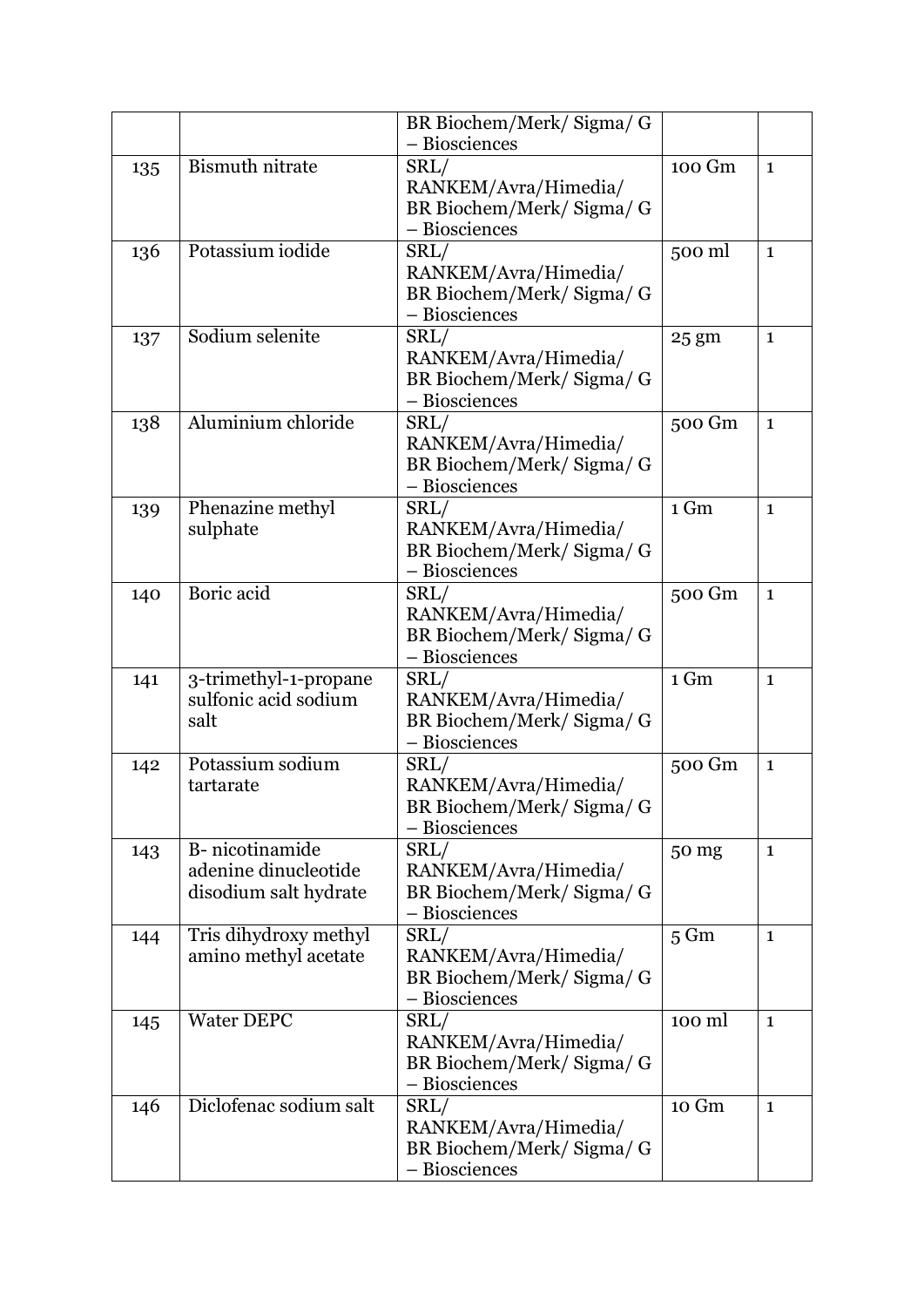| 147 | Glutathione reducing                     | SRL/<br>RANKEM/Avra/Himedia/<br>BR Biochem/Merk/Sigma/G<br>- Biosciences | $5 \text{ Gm}$  | $\mathbf{1}$ |
|-----|------------------------------------------|--------------------------------------------------------------------------|-----------------|--------------|
| 148 | Potassium phosphate<br>dibasic anhydrous | SRL/<br>RANKEM/Avra/Himedia/<br>BR Biochem/Merk/Sigma/G<br>- Biosciences | $5 \text{ Gm}$  | $\mathbf{1}$ |
| 149 | Nicotinamide adenine<br>dinucleotide     | SRL/<br>RANKEM/Avra/Himedia/<br>BR Biochem/Merk/Sigma/G<br>- Biosciences | 10 mg           | $\mathbf{1}$ |
| 150 | Salycilic acid                           | SRL/<br>RANKEM/Avra/Himedia/<br>BR Biochem/Merk/Sigma/G<br>- Biosciences | 100 Gm          | $\mathbf{1}$ |
| 151 | Silica gel                               | SRL/<br>RANKEM/Avra/Himedia/<br>BR Biochem/Merk/Sigma/G<br>- Biosciences | 500 Gm          | $\mathbf{1}$ |
| 152 | <b>Sucrose</b>                           | SRL/<br>RANKEM/Avra/Himedia/<br>BR Biochem/Merk/Sigma/G<br>- Biosciences | 250 Gm          | $\mathbf{1}$ |
| 153 | <b>Starch</b>                            | SRL/<br>RANKEM/Avra/Himedia/<br>BR Biochem/Merk/Sigma/G<br>- Biosciences | 50 Gm           | $\mathbf{1}$ |
| 154 | Eriochrome black<br>indicator            | SRL/<br>RANKEM/Avra/Himedia/<br>BR Biochem/Merk/Sigma/G<br>- Biosciences | 100 Gm          | $\mathbf{1}$ |
| 155 | Buffer capsule                           | SRL/<br>RANKEM/Avra/Himedia/<br>BR Biochem/Merk/Sigma/G<br>- Biosciences |                 | $\mathbf 1$  |
| 156 | Coomassie blue                           | SRL/<br>RANKEM/Avra/Himedia/<br>BR Biochem/Merk/Sigma/G<br>- Biosciences | 25 Gm           | $\mathbf{1}$ |
| 157 | Phenolphthalein<br>indicator             | SRL/<br>RANKEM/Avra/Himedia/<br>BR Biochem/Merk/Sigma/G<br>- Biosciences | 25 Gm           | $\mathbf{1}$ |
| 158 | Iodine solution                          | SRL/<br>RANKEM/Avra/Himedia/<br>BR Biochem/Merk/Sigma/G<br>- Biosciences | 500 ml          | $\mathbf{1}$ |
| 159 | Saffranin                                | SRL/<br>RANKEM/Avra/Himedia/                                             | $25 \text{ Gm}$ | $\mathbf{1}$ |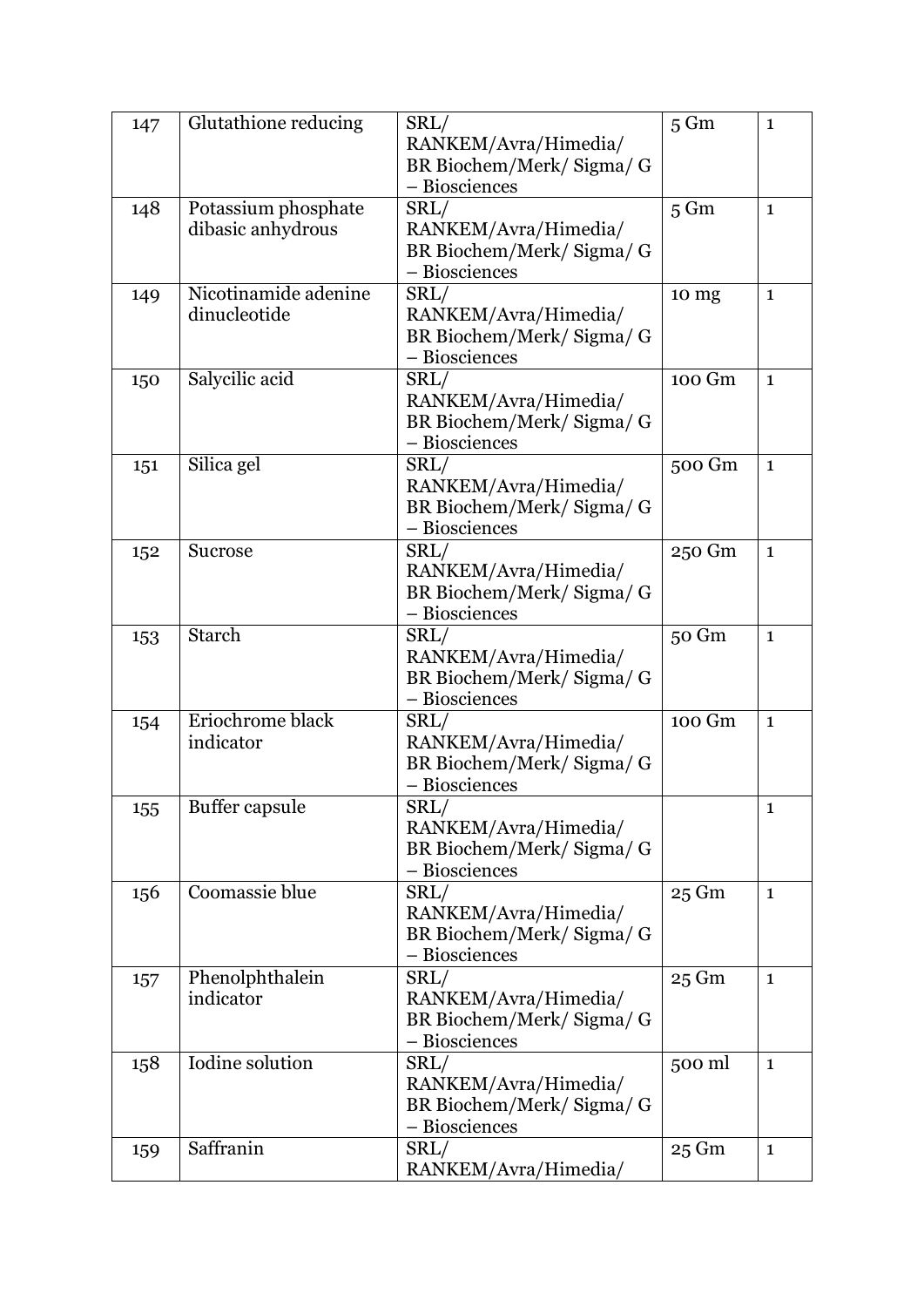|       |                       | BR Biochem/Merk/Sigma/G   |              |              |
|-------|-----------------------|---------------------------|--------------|--------------|
|       |                       | - Biosciences             |              |              |
| 160   | Lieshman stain        | SRL/                      | 20 Gm        | $\mathbf{1}$ |
|       |                       | RANKEM/Avra/Himedia/      |              |              |
|       |                       | BR Biochem/Merk/ Sigma/ G |              |              |
|       |                       | - Biosciences             |              |              |
| 161   | Carmine indicator     | SRL/                      | 10 Gm        | $\mathbf{1}$ |
|       |                       | RANKEM/Avra/Himedia/      |              |              |
|       |                       | BR Biochem/Merk/Sigma/G   |              |              |
|       |                       | - Biosciences             |              |              |
| 162   | Nitrile blue          | SRL/                      |              | $\mathbf{1}$ |
|       |                       | RANKEM/Avra/Himedia/      |              |              |
|       |                       |                           |              |              |
|       |                       | BR Biochem/Merk/Sigma/G   |              |              |
|       |                       | - Biosciences             |              |              |
| 163   | Zymogram              | SRL/                      |              | $\mathbf{1}$ |
|       |                       | RANKEM/Avra/Himedia/      |              |              |
|       |                       | BR Biochem/Merk/Sigma/G   |              |              |
|       |                       | - Biosciences             |              |              |
| 164   | Neutral red           | SRL/                      | 1 Gm         | $\mathbf{1}$ |
|       |                       | RANKEM/Avra/Himedia/      |              |              |
|       |                       | BR Biochem/Merk/Sigma/G   |              |              |
|       |                       | - Biosciences             |              |              |
| 165   | <b>Brilliant blue</b> | SRL/                      | 25 Gm        | $\mathbf{1}$ |
|       |                       | RANKEM/Avra/Himedia/      |              |              |
|       |                       | BR Biochem/Merk/ Sigma/ G |              |              |
|       |                       | - Biosciences             |              |              |
| 166   | Cotton                | SRL/                      | 1 Roll       | $\mathbf{1}$ |
|       |                       | RANKEM/Avra/Himedia/      |              |              |
|       |                       | BR Biochem/Merk/Sigma/G   |              |              |
|       |                       | - Biosciences             |              |              |
| 167   | KimWipes              | SRL/                      | 1 Pack       | $\mathbf{1}$ |
|       |                       | RANKEM/Avra/Himedia/      |              |              |
|       |                       | BR Biochem/Merk/ Sigma/ G |              |              |
|       |                       | - Biosciences             |              |              |
| 168   | Parafilm              | SRL/                      | 1 Pack       | $\mathbf{1}$ |
|       |                       | RANKEM/Avra/Himedia/      |              |              |
|       |                       | BR Biochem/Merk/Sigma/G   |              |              |
|       |                       | - Biosciences             |              |              |
| 16917 | <b>PCR Plates</b>     | SRL/                      | 25/Pack      | $\mathbf{1}$ |
| 0     |                       | RANKEM/Avra/Himedia/      |              |              |
|       |                       | BR Biochem/Merk/Sigma/G   |              |              |
|       |                       | - Biosciences             |              |              |
| 171   | PCR tubes             | SRL/                      | 500/         | $\mathbf{1}$ |
|       |                       | RANKEM/Avra/Himedia/      | Pack         |              |
|       |                       | BR Biochem/Merk/Sigma/G   |              |              |
|       |                       | - Biosciences             |              |              |
| 172   | PCR tube holders      | SRL/                      | $\mathbf{1}$ | 1            |
|       |                       | RANKEM/Avra/Himedia/      |              |              |
|       |                       | BR Biochem/Merk/ Sigma/ G |              |              |
|       |                       | - Biosciences             |              |              |
|       |                       |                           |              |              |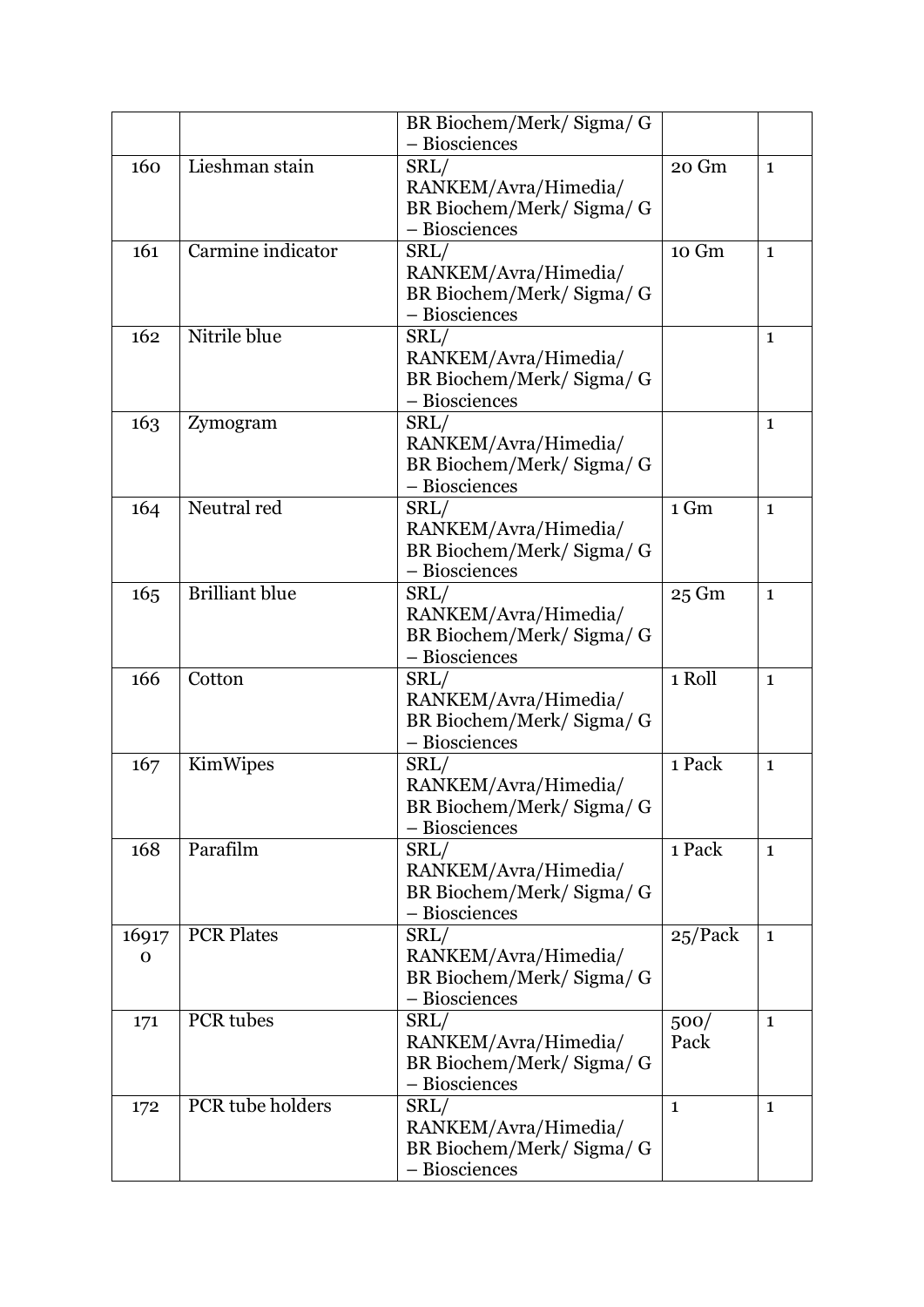| 173  | PCR plate holders           | SRL/                                     | $\mathbf{1}$    | $\mathbf 1$  |
|------|-----------------------------|------------------------------------------|-----------------|--------------|
|      |                             | RANKEM/Avra/Himedia/                     |                 |              |
|      |                             | BR Biochem/Merk/ Sigma/ G                |                 |              |
|      |                             | - Biosciences                            |                 |              |
| 174  | <b>Beeds</b>                | SRL/                                     | 100/            | $\mathbf{1}$ |
|      |                             | RANKEM/Avra/Himedia/                     | Pack            |              |
|      |                             | BR Biochem/Merk/Sigma/G                  |                 |              |
|      |                             | - Biosciences                            |                 |              |
|      | Potassium phosphate         | SRL/                                     | 500 Gm          | $\mathbf{1}$ |
| 175  |                             | RANKEM/Avra/Himedia/                     |                 |              |
|      |                             |                                          |                 |              |
|      |                             | BR Biochem/Merk/Sigma/G<br>- Biosciences |                 |              |
|      |                             |                                          |                 |              |
| 176. | <b>SYBR</b> Green           | G-Biosciences/Sigma                      | 5mL             | $\mathbf{1}$ |
|      |                             | Aldrich/Real Gene/Thermo                 |                 |              |
|      |                             | fisher Scientific / Qiagen/ Bio          |                 |              |
|      |                             | Labs/Elabscience / Biorbyt               |                 |              |
|      | 177. cDNA Synthesis Kit     | G-Biosciences/<br>Sigma                  | 40              | $\mathbf{1}$ |
|      |                             | Aldrich/ Real Gene/ Thermo               | Reaction        |              |
|      |                             | fisher Scientific / Qiagen/ Bio          | S               |              |
|      |                             | Labs/ Elabscience/ Biorbyt               |                 |              |
|      | 178 TaqMan                  | G-Biosciences/<br>Sigma                  | 250             | $\mathbf{1}$ |
|      |                             | Aldrich/ Real Gene/ Thermo               | Reaction        |              |
|      |                             | fisher Scientific / Qiagen/ Bio          | S               |              |
|      |                             | Labs/ Elabscience/ Biorbyt               |                 |              |
|      | 179. DNA Ladder (100Base    | G-Biosciences/<br>Sigma                  | 50µg            | $\mathbf{1}$ |
|      | Pair)                       | Aldrich/ Real Gene/ Thermo               |                 |              |
|      |                             | fisher Scientific / Qiagen/ Bio          |                 |              |
|      |                             | Labs/ Elabscience/ Biorbyt               |                 |              |
|      | 180 Total RNA Isolation Kit | G-Biosciences/<br>Sigma                  | 50              | $\mathbf{1}$ |
|      |                             | Aldrich/ Real Gene/ Thermo               | Reaction        |              |
|      |                             | fisher Scientific / Qiagen/ Bio          | ${\bf S}$       |              |
|      |                             | Labs/ Elabscience/ Biorbyt               |                 |              |
|      | 181. RNAase Free water      | G-Biosciences/ Sigma                     | 5 <sub>mL</sub> | $\mathbf 1$  |
|      |                             | Aldrich/ Real Gene/ Thermo               |                 |              |
|      |                             | fisher Scientific / Qiagen/ Bio          |                 |              |
|      |                             | Labs/Elabscience/Biorbyt                 |                 |              |
|      | 182 dd H <sub>2</sub> O     | G-Biosciences/<br>Sigma                  | 250 ml          | $\mathbf{1}$ |
|      |                             | Aldrich/ Real Gene/ Thermo               |                 |              |
|      |                             | fisher Scientific / Qiagen/ Bio          |                 |              |
|      |                             | Labs/ Elabscience/ Biorbyt               |                 |              |
|      |                             | G-Biosciences/                           |                 |              |
|      | 183 Primers (Human, Mice,   | Sigma                                    | 20base          | $\mathbf{1}$ |
|      | Zebrafish)                  | Aldrich/ Real Gene/ Thermo               | pairs           |              |
|      |                             | fisher Scientific / Qiagen/ Bio          |                 |              |
|      |                             | Labs/ Elabscience/ Biorbyt               |                 |              |
|      | 184 Primary Antibody        | G-Biosciences/<br>Sigma                  | 56 kDa          | $\mathbf{1}$ |
|      |                             | Aldrich/ Real Gene/ Thermo               |                 |              |
|      |                             | fisher Scientific / Qiagen/ Bio          |                 |              |
|      |                             | Labs/Elabscience/Biorbyt                 |                 |              |
|      | 185 Secondary Antibody      | G-Biosciences/<br>Sigma                  | 0.5<br>mg/      | $\mathbf{1}$ |
|      |                             | Aldrich/ Real Gene/ Thermo               | m <sub>L</sub>  |              |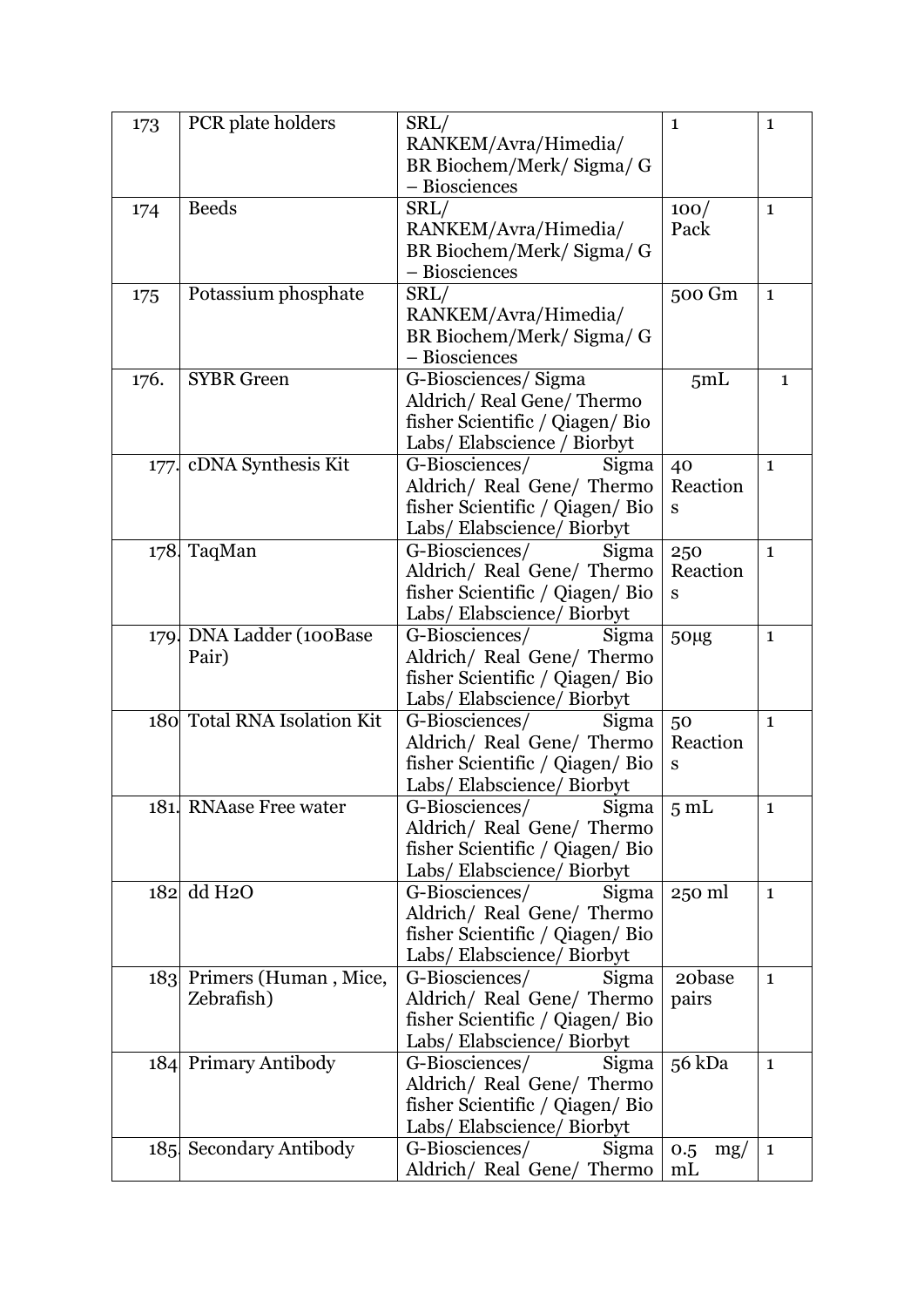|        |                             | fisher Scientific / Qiagen/ Bio |                 |              |
|--------|-----------------------------|---------------------------------|-----------------|--------------|
|        |                             | Labs/ Elabscience/ Biorbyt      |                 |              |
|        | 186 Goat serum              | G-Biosciences/<br>Sigma         | 100 ml          | $\mathbf{1}$ |
|        |                             | Aldrich/ Real Gene/ Thermo      |                 |              |
|        |                             | fisher Scientific / Qiagen/ Bio |                 |              |
|        |                             | Labs/ Elabscience/ Biorbyt      |                 |              |
|        | 187 Rabbit serum            | G-Biosciences/ Sigma            | 100 ml          | $\mathbf{1}$ |
|        |                             | Aldrich/ Real Gene/ Thermo      |                 |              |
|        |                             | fisher Scientific / Qiagen/ Bio |                 |              |
|        |                             | Labs/ Elabscience/ Biorbyt      |                 |              |
|        | 188 BCA Protein assay kit   | G-Biosciences/<br>Sigma         | 500 X 1         | $\mathbf{1}$ |
|        |                             | Aldrich/ Real Gene/ Thermo      | ml assays       |              |
|        |                             | fisher Scientific / Qiagen/ Bio |                 |              |
|        |                             | Labs/ Elabscience/ Biorbyt      |                 |              |
|        | 189 RIPA Lysis buffer       | G-Biosciences/<br>Sigma         | 100 ml          | $\mathbf{1}$ |
|        |                             | Aldrich/ Real Gene/ Thermo      |                 |              |
|        |                             | fisher Scientific / Qiagen/ Bio |                 |              |
|        |                             | Labs/Elabscience/Biorbyt        |                 |              |
|        | 190 Proteinase Inhibitor    | G-Biosciences/<br>Sigma         | 1 ml            | $\mathbf{1}$ |
|        |                             | Aldrich/ Real Gene/ Thermo      |                 |              |
|        |                             | fisher Scientific / Qiagen/ Bio |                 |              |
|        |                             | Labs/ Elabscience/ Biorbyt      |                 |              |
|        | 191. Protein ladder (76 kB) | G-Biosciences/ Sigma            | 50µg            | $\mathbf{1}$ |
|        |                             | Aldrich/ Real Gene/ Thermo      |                 |              |
|        |                             | fisher Scientific / Qiagen/ Bio |                 |              |
|        |                             | Labs/ Elabscience/ Biorbyt      |                 |              |
|        | 192 0.1M POTASSIUM          | <b>HI MEDIA</b>                 | 100 ml          | $\mathbf{1}$ |
|        | PHOSPHATE BUFFER,           |                                 |                 |              |
|        | PH 7.2                      |                                 |                 |              |
|        | 193 1-AMINO-2-              | <b>HI MEDIA</b>                 | 25 gm           | $\mathbf{1}$ |
|        | NAPHTHOL-4-                 |                                 |                 |              |
|        | <b>SULPHONIC ACID</b>       |                                 |                 |              |
|        | 194 1-CHLORO-2,4-           | <b>HI MEDIA</b>                 | 500 gm          | $\mathbf{1}$ |
|        | DINITROBENZENE,             |                                 |                 |              |
|        | $195$   2-(4-IODOPHENYL)-3- | <b>HI MEDIA</b>                 | 1 gm            | $\mathbf{1}$ |
|        | (4-NITRO PHENYL)-5-         |                                 |                 |              |
|        | PHENYL-2H-                  |                                 |                 |              |
|        | <b>TETRAZOLIUM</b>          |                                 |                 |              |
|        | <b>CHLORIDE</b>             |                                 |                 |              |
|        | <b>DINITRO</b><br>196 2,4   | <b>HI MEDIA</b>                 | $25 \text{ gm}$ | $\mathbf{1}$ |
|        | PHENYLHYDRAZINE             |                                 |                 |              |
|        | 197. 2,6-                   | <b>SRL</b>                      | 1 gm            | $\mathbf{1}$ |
|        | <b>DICHLOROPHENOL</b>       |                                 |                 |              |
|        | <b>INDOPHENOL</b>           |                                 |                 |              |
|        | <b>SODIUM SALT</b>          |                                 |                 |              |
| 198 2- |                             | <b>HI MEDIA</b>                 | 500 gm          | $\mathbf{1}$ |
|        | <b>HYDROXYDIPHENYL</b>      |                                 |                 |              |
|        | 199 $5.5$ '-DITHIOBIS(2-    | <b>HI MEDIA</b>                 | 1 gm            | $\mathbf{1}$ |
|        | NITROBENZOIC ACID)          |                                 |                 |              |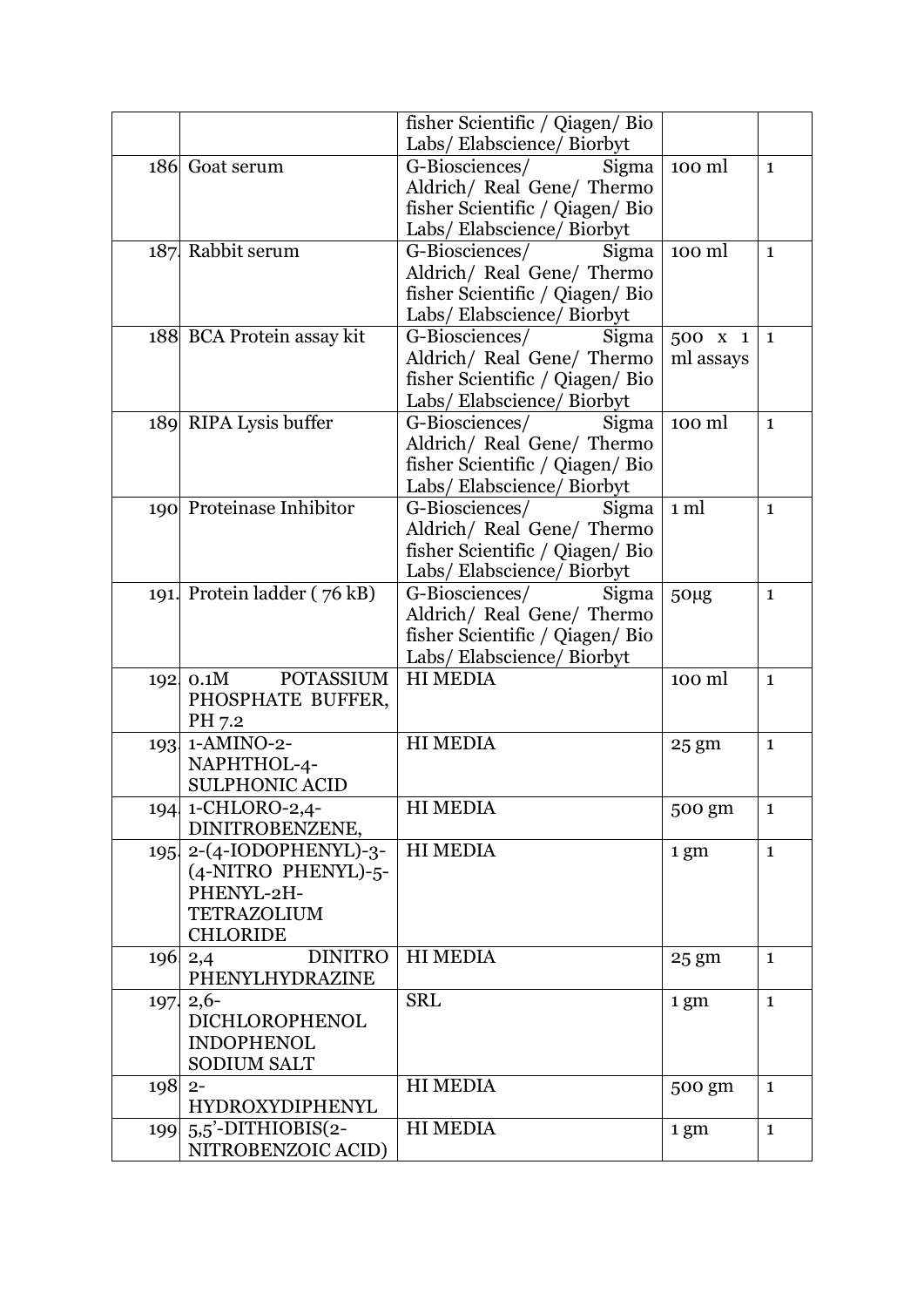| 200 ACETIC<br><b>ACID</b>      | <b>NICE</b>     | 500 ml           | $\overline{4}$          |
|--------------------------------|-----------------|------------------|-------------------------|
| <b>GLACIAL LR</b>              |                 |                  |                         |
| 201 ACETIC ACID 1 N            | <b>SRL</b>      | 1000 ml          | $\mathbf{1}$            |
| 202 ADENOSINE-5'-              | <b>HI MEDIA</b> | 5 <sub>gm</sub>  | $\mathbf{1}$            |
| <b>TRIPHOSPHATE</b>            |                 |                  |                         |
| <b>DISODIUM SALT</b>           |                 |                  |                         |
| 203 A-D-GLUCOSE-1-             | <b>HI MEDIA</b> | 1 gm             | $\mathbf{1}$            |
| <b>PHOSPHATE</b>               |                 |                  |                         |
| <b>DISODIUM</b><br><b>SALT</b> |                 |                  |                         |
| TETRAHYDRATE                   |                 |                  |                         |
| 204 AMMONIUM                   | <b>HI MEDIA</b> | 100 gm           | $\mathbf{1}$            |
| <b>MOLYBDATE</b>               |                 |                  |                         |
| 205 BENZENE                    | <b>NICE</b>     | 500 ml           | $\mathbf{1}$            |
| 206 CALCIUM                    | <b>HI MEDIA</b> | 500 gm           | $\mathbf{1}$            |
| <b>HYDROXIDE</b>               |                 |                  |                         |
| 207 CONC. SULPHURIC            | <b>NICE</b>     | 500 ml           | 3                       |
| <b>ACID</b>                    |                 |                  |                         |
| 208 CRYSTAL VIOLET             | <b>NICE</b>     | $125$ ml         | $\mathbf 2$             |
| 209 CUPRIRC ACETATE            | <b>HI MEDIA</b> | 250 gm           | $\mathbf{1}$            |
| 210 DEXTROSE                   | <b>HI MEDIA</b> | 500 gm           | $\mathbf{1}$            |
| <b>ANHYDROUS</b>               |                 |                  |                         |
| 211. D-GLUCOSE,1-              | <b>CDH</b>      | 1 gm             | $\mathbf{1}$            |
| PHOSPHATE DI-SOD               |                 |                  |                         |
| 212 DIACETYL                   | <b>CDH</b>      | $25 \text{ gm}$  | $\mathbf{1}$            |
| <b>MONOXIMINE</b>              |                 |                  |                         |
| 213 DILUENT FOR DNA            | <b>HI MEDIA</b> | 500 ml           | $\mathbf{1}$            |
| EXTRA.                         |                 |                  |                         |
| H.O.<br>214 DI-POTASSIUM       | <b>HI MEDIA</b> | 500gm            | $\mathbf{1}$            |
| <b>PHOSPHATE</b>               |                 |                  |                         |
| 215 DI-SODIUM                  | <b>HI MEDIA</b> | 500 gm           | $\mathbf{1}$            |
| H.O.PHOSPHATE                  |                 |                  |                         |
| ANHY.5                         |                 |                  |                         |
| 216 FERROIN INDICATOR          | <b>NICE</b>     | $25 \text{ ml}$  | 5                       |
| 217 FERROUS                    | <b>HI MEDIA</b> | 500 gm           | $\overline{4}$          |
| <b>AMMONIUM</b>                |                 |                  |                         |
| <b>SULPHATE</b>                |                 |                  |                         |
| 218 FERROUS SULPHATE           | <b>NICE</b>     | 500 gm           | $\mathbf{1}$            |
| 219 GLUTATHIONE                | <b>SRL</b>      | 1 gm             | $\mathbf{1}$            |
| <b>REDUCED</b>                 |                 |                  |                         |
| 220 GLYCOGEN                   | <b>CDH</b>      | 1 gm             | $\mathbf{1}$            |
| 221 GRAM'S IODINE              | <b>NICE</b>     | $125 \text{ ml}$ | 3                       |
| 222 L-ASCORBIC ACID            | <b>NICE</b>     | 5 <sub>gm</sub>  | $\overline{2}$          |
| 223 L-HISTIDINE FOR BIO        | <b>HI MEDIA</b> | $25 \text{ gm}$  | $\overline{4}$          |
| 224 MAGNESIUM                  | <b>HI MEDIA</b> | 500 gm           | $\mathbf{1}$            |
| NITRATE LR                     |                 |                  |                         |
| 225 METHANOL                   | <b>NICE</b>     | 500 ml           | 4                       |
| 226 NESSLER'S REAGENT          | <b>CDH</b>      | $125 \text{ ml}$ | $\overline{\mathbf{c}}$ |
| 227 NICOTINAMIDE               | <b>HI MEDIA</b> | 1 gm             | $\mathbf{1}$            |
| <b>ADENINE</b>                 |                 |                  |                         |
| <b>DINUCLEOTIDE</b>            |                 |                  |                         |
|                                |                 |                  |                         |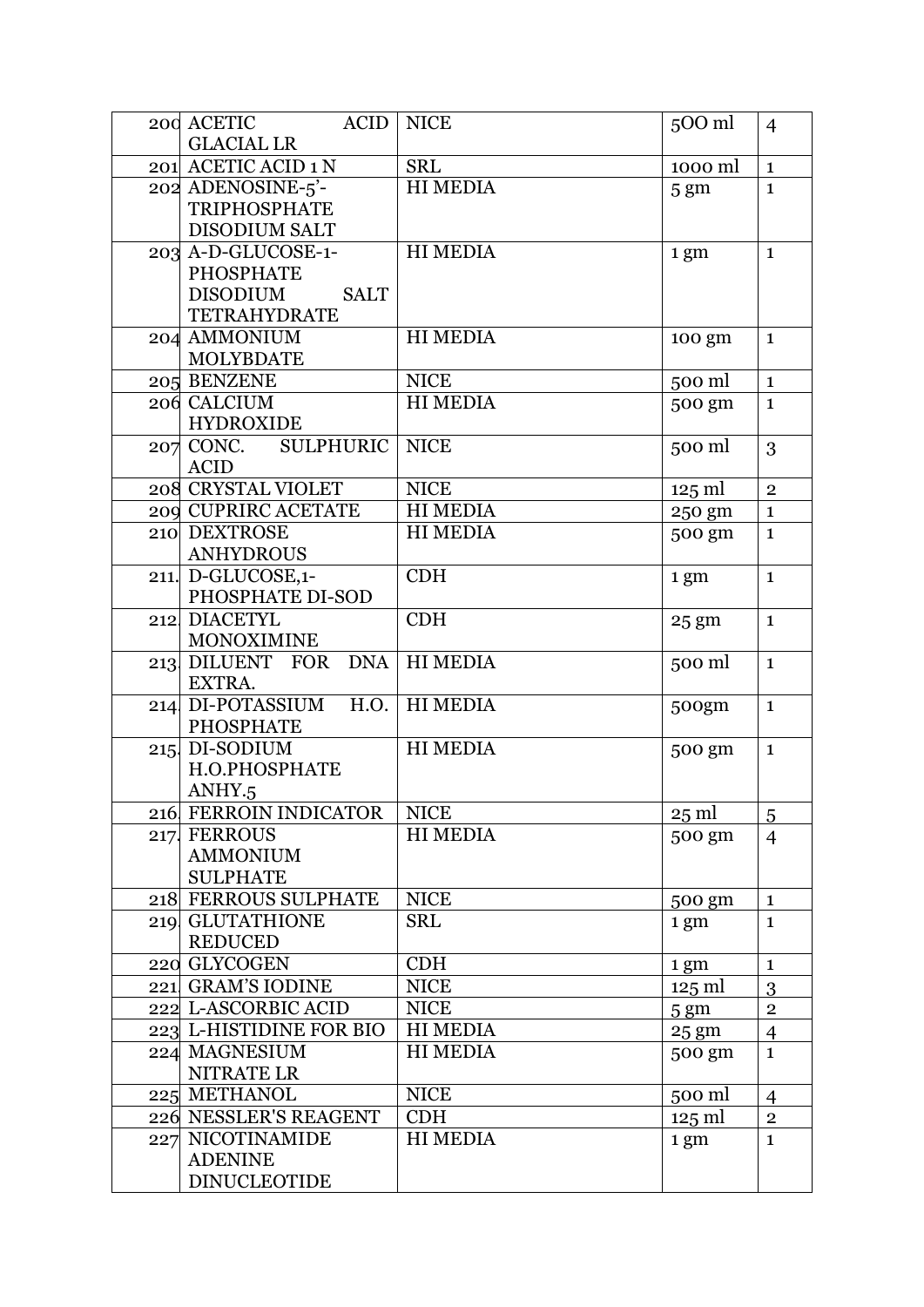| 228 NUTRIENT AGAR                 | <b>NICE</b>      | 500 gm           | $\mathbf 1$    |
|-----------------------------------|------------------|------------------|----------------|
| <b>BROTH</b><br>229 NUTRIENT      | <b>NICE</b>      | 500 gm           | $\mathbf{1}$   |
| <b>POWDER</b>                     |                  |                  |                |
| 230 ORTHOPHOSPHORIC               | <b>NICE</b>      | 500 ml           | $\overline{4}$ |
| <b>ACID</b>                       |                  |                  |                |
| 231 PERCHLORIC<br><b>ACID</b>     | <b>HIMEDIA</b>   | 250 ml           | $\mathbf{1}$   |
| 60% AR                            |                  |                  |                |
| 232 PHOSPHATE BUFFER              | <b>HIMEDIA</b>   | 1 bottle         | $\mathbf{1}$   |
| PH 7.4                            |                  |                  |                |
| 233 PHOSPHATE BUFFER              | <b>HIMEDIA</b>   | 100 ml           | $\mathbf{1}$   |
| PH 7.0                            |                  |                  |                |
| 234 POTASSIUM                     | <b>NICE</b>      | 500 gm           | $\overline{4}$ |
| <b>DICHROMATE</b>                 |                  |                  |                |
| 235 POTASSIUM<br>$DI-$            | <b>NICE</b>      | 500 gm           | $\overline{2}$ |
| <b>HYDROGEN</b><br>$O-$           |                  |                  |                |
| PHOSPH D-GLUCOSE                  |                  |                  |                |
| ANHY.                             |                  |                  |                |
| 236 POTASSIUM                     | <b>HI MEDIA</b>  | $250$ gm         | $\mathbf{1}$   |
| <b>FERRICYANIDE LR</b>            |                  |                  |                |
| 237 POTASSIUM                     | <b>CDH</b>       | 500 ml           | $\mathbf{1}$   |
| HYDROXIDE 0.1 M,                  |                  |                  |                |
| 238 PYRIDINE 99%                  | <b>HI MEDIA</b>  | 250 ml           | $\mathbf{1}$   |
| 239 REDUCED, DISODIUM             | HI MEDIA         | 100 mg           | $\mathbf{1}$   |
| <b>SALT</b>                       |                  |                  |                |
| 240 SAFFRANIN                     | <b>NICE</b>      | $125 \text{ ml}$ | 3              |
| <b>SOLUTION</b>                   |                  |                  |                |
| 241 SODIUM AZIDE                  | <b>SRL</b>       | 100 gm           | $\mathbf{1}$   |
| 242 SODIUM BISULPHITE             | <b>HI MEDIA</b>  | 500 gm           | $\mathbf{1}$   |
| 243 SODIUM GLUTAMATE              | <b>SRL</b>       | 500 gm           | $\mathbf 1$    |
| 244 SODIUM                        | <b>NICE</b>      | 500 gm           | $\mathbf{1}$   |
| <b>HYDROSULPHITE</b>              |                  |                  |                |
| (S.D SUCROSE)                     |                  |                  |                |
| 245 SODIUM SUCCINATE              | <b>LOBA</b>      | 100 gm           | $\mathbf{1}$   |
| <b>HEXAHYDRATE</b>                |                  |                  |                |
| <b>EXTRA PURE, 99 %</b>           |                  |                  |                |
| 246 SUCROSE                       | <b>HI MEDIA</b>  | 500 gm           | $\mathbf{1}$   |
| <b>ACETIC</b><br>247 TRICHLORO    | <b>HI MEDIA</b>  | 100 gm           | $\overline{2}$ |
| <b>ACID</b>                       |                  |                  |                |
| 248 1M TRIS-HCL BUFFER,           | <b>HI MEDIA</b>  | 100 ml           | $\mathbf{1}$   |
| PH 7.4                            |                  |                  |                |
| 249 1M TRIS-HCL BUFFER,           | <b>SRL</b>       | 100 ml           | $\mathbf{1}$   |
| PH 8.0                            |                  |                  |                |
| 250 XYLENE                        | <b>SRL</b>       | 500 ml           | $\overline{2}$ |
| 251 GLASS BOTTLE WITH             | <b>ANY BRAND</b> | 180 ml           | 100            |
| LID (CYLINDRICAL)                 |                  |                  |                |
| (DIAMETER 5 CM X<br>HEIGHT 10 CM) |                  |                  |                |
| <b>BOTTLE</b><br>252 PLASTIC      |                  |                  |                |
| CYLINDRICAL WITH                  | <b>ANY BRAND</b> |                  | 100            |
| <b>LID</b>                        |                  |                  |                |
|                                   |                  |                  |                |